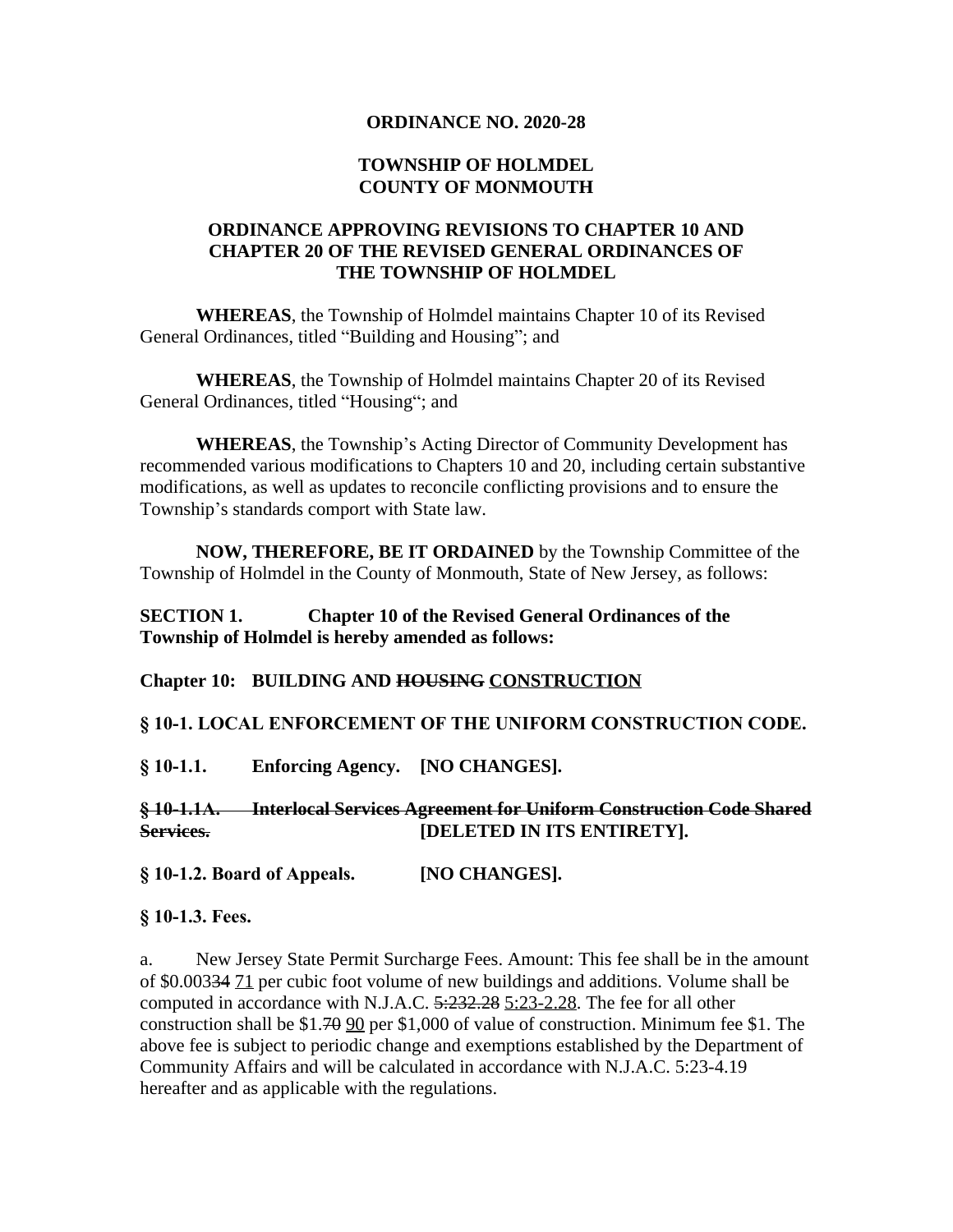#### b. [NO CHANGES].

- 1.-2. [NO CHANGES].
- 3. [DELETED IN ITS ENTIRETY].
- 4. 3. [NO CHANGES].
- c. [NO CHANGES].
	- 1. [NO CHANGES].
	- 2. Fees for renovations, alterations and repairs or site construction associated with pre-engineered systems of commercial farm buildings, premanufactured construction, and the external utility connection for premanufactured construction shall be based upon the estimated cost of work. The fee for Use Group R-5 shall be in the amount of \$30 per \$1,000. From \$50,001 to and including \$100,000, the additional fee shall be in the amount of \$25 per \$1,000 of estimated cost above \$50,000. Above \$100,000, the additional fee shall be in the amount of \$20 per \$1,000 of estimated cost above \$100,000. The fee for all other use groups shall be in the amount of \$35 per \$1,000. From \$50,001 to and including \$100,000, the additional fee shall be in the amount of \$31 per \$1,000 of estimated cost above \$50,000. Above \$100,000, the additional fee shall be in the amount of \$29 per \$1,000 of estimated cost above \$100,000. For the purpose of determining estimated cost, the applicant shall submit to the Agency such cost data as may be available and produced by the architect or engineer of record, or by a recognized estimating firm, or by the contractor. A bonafide contractor's bid, or contract if available, shall be submitted upon request. Fee for additions shall be computed on the same basis as for new construction for the added portion. Fees for combination of renovations and additions shall be computed as the sum of the fees computed separately in accordance with the above stated provision. The flat fee for replacement type roof coverings shall be \$125 for R-5 type use group. The fee for all use groups other than R-5 shall be \$35 per \$1,000 of the estimated cost. In the event the work is of a minor nature and not a total replacement, the fee for R-5 type use groups may be calculated at the rate of \$30 per \$1,000 and a minimum fee of \$95.
	- 3. The flat fee for replacement type vinyl siding and other exterior wall coverings shall be \$225 for R-5 type use groups. The fee for all use groups other than R-5 shall be \$35 per \$1,000 of the estimated cost. In the event the work is of a minor nature and not a total replacement, the fee for R-5 type use groups may be calculated at the rate of \$30 per \$1,000 and a minimum fee of \$95.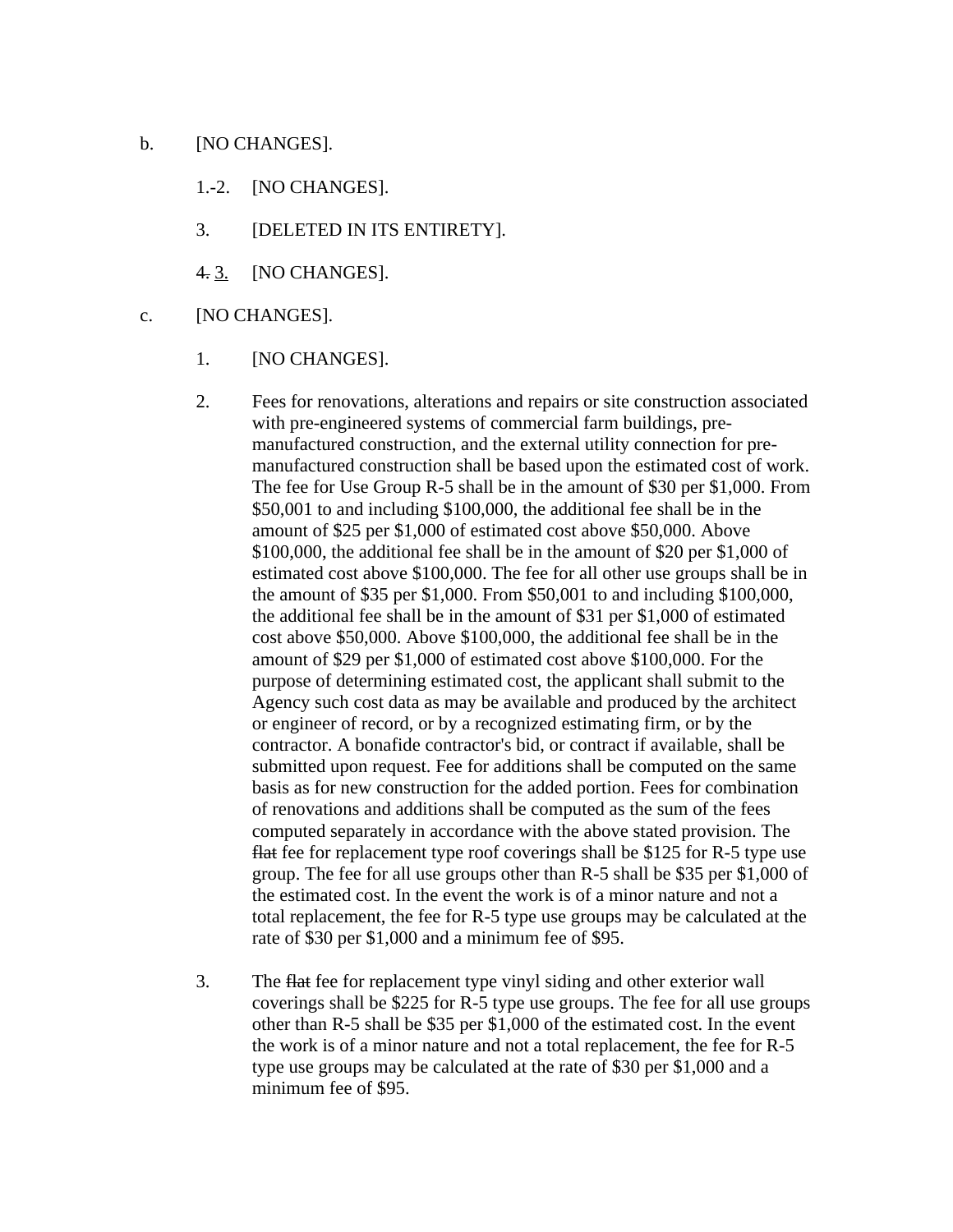- 4. [NO CHANGES].
- 5. The flat fee for replacement barriers surrounding and enclosing public or private swimming pools shall be \$75.
- 6. The fee for storage sheds and similar structures exceeding 200 square feet in area shall be calculated in accordance with N.J.A.C. 5:23-2.28. The minimum fee for sheds and similar structures that are 200 feet or less in floor area and less than 10 feet in height shall be charged a flat fee of \$65 per unit. No permit fee shall be collected for such structures 100 square feet in area or less.

7.-9. [NO CHANGES].

## d. [NO CHANGES].

1.-3. [NO CHANGES].

4. The flat fee for replacement domestic water heaters (natural gas, oil or propane) installed in Use Group R-5 shall be \$95 per unit, \$50 per unit for multiple units and \$125 per unit for all other use groups.

5. The flat fee for electric replacement domestic water heaters installed in Use Group R-5 shall be \$95 per unit, \$50 per unit for multiple units and \$155 per unit for all other use groups.

6. The flat fee for replacement warm air furnaces installed in Use Group R-5 shall be \$155 per unit, \$80 per unit for multiple units and \$175 per unit for all other use groups. The fee for new warm air furnaces installed in Use Group R-5 shall be \$50 per unit and \$75 per unit in all other use groups.

7. The flat fee for replacement water boilers installed in Use Group R-5 shall be \$95 per unit, \$50 per unit for multiple units and \$125 per unit for all other use groups. The fee for a new water boiler shall be \$50 for R-5 and \$75 for all other use groups per unit. There shall be no inspection fee charged for gas service entrances.

8. When new gas piping is installed in conjunction with the replacement of water heaters, boilers, furnaces and similar devices the fee for the new gas piping shall be as noted above in paragraph 2 and in addition to the flat fee for the device installed. At the discretion of the Plumbing Subcode Official this fee may be waived in the case of minor gas pipe type alterations.

9.-10. [NO CHANGES]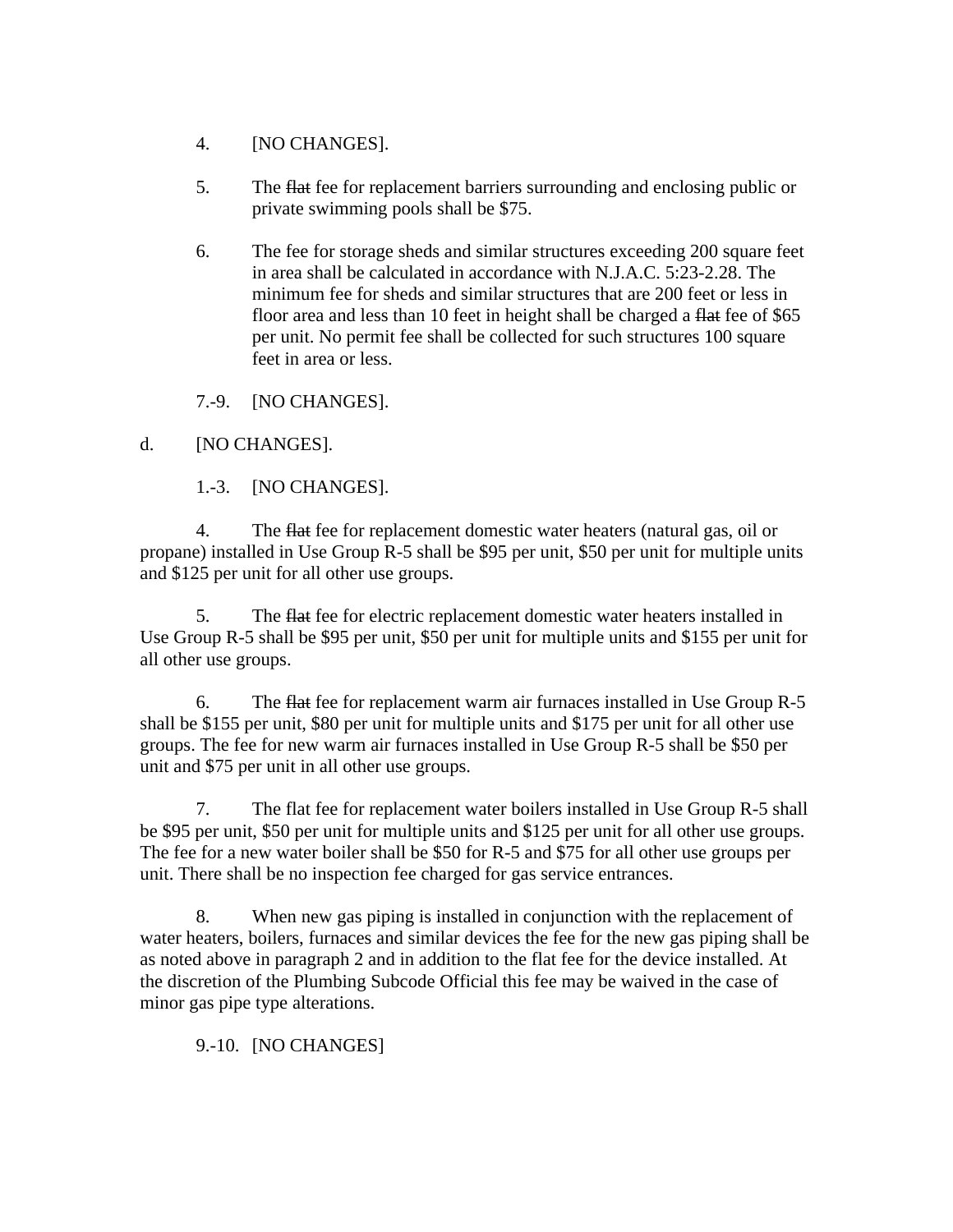11. The flat fee for swimming pool bottom drain outlets and or atmospheric safety vacuum release systems and similar devices in Use Group R-5 shall be \$55 and \$125 for all other use groups.

### e. [NO CHANGES].

1.-5. [NO CHANGES]

6. The fee charged in conjunction with the annual electrical inspection of swimming pools, spas or hot tubs shall be \$175 per application. The flat fee for a photovolatic (PV) system installed in Use Group R-5 shall be \$125 and \$175 for all other use groups. The fee for other use groups shall be calculated in accordance with the number of arrays "communication points," devices, switches and subpanels. Stand-alone systems shall be charged as a "service" in addition to the above fees. For installations consisting of multimeter stacks, the fee shall be based on the ampere rating of the main bus and not upon the number of meters or rating of disconnects on the meter stack. Individual loadside panel boards shall be charged in accordance with the fees established above. There shall be no additional fee charged for the concurrent installation of individual feeder conductors.

7. [NO CHANGES]

8. The flat fee for service reconnect inspections in response to emergencies or utility request shall be \$75 in Use Group R-5 and \$125 in all other use groups.

9.-10. [NO CHANGES]

11. For light standards poles above 8-0 feet in height (includes first 150 lineal feet of trench), the fee shall be \$17 per fixture. Trenches over 150 lineal feet shall be \$40 for each additional 150 lineal feet.

12. The flat fee for hard wired signage mounted on a wall shall be \$75 for the first sign and \$25 for each additional sign installed on the same site. The fee for pylon type signage and similar freestanding structures shall be \$95 each and includes the first 150 lineal feet of trenching. Trenches over 150 lineal feet shall be \$40 for each additional 150 lineal feet.

13. [NO CHANGES]

## f. [NO CHANGES]

1.-18. [NO CHANGES]

19. Flat Fee: A storage tank for a gasoline station or similar use, new or replacement, with a maximum of six fuel pumps and all associated piping shall be \$500. Each additional fuel tank or fuel pump and all associated piping, installed at the same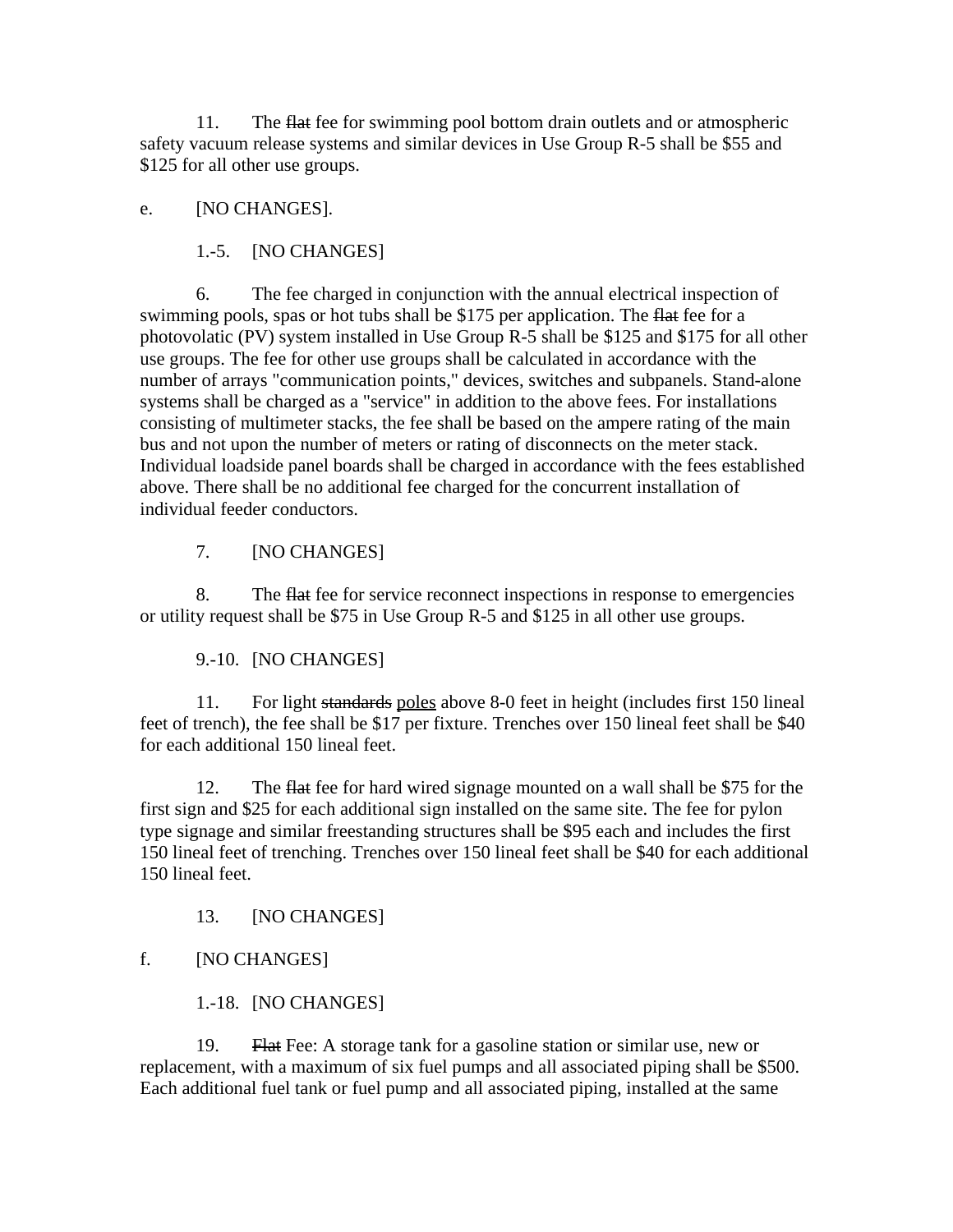time, shall be \$200 per unit. Individual tanks or pumps, new or replacement, with all associated piping shall be \$200 per unit. Fuel pump suppression systems shall be \$75 per pump.

- 20. [NO CHANGES]
- g.-h. [NO CHANGES]
- i. [NO CHANGES]

1. The fee to be charged for an annual construction permit shall be charged annually. This fee shall be a flat fee based upon the number of maintenance workers who are employed by the facility, and who are primarily engaged in work that is governed by a subcode. Managers, engineers and clericals shall not be considered maintenance workers for the purpose of establishing the annual construction permit fee. Annual permits may be issued for building/fire protection, electrical and plumbing.

2. [NO CHANGES]

## j.-k. [NO CHANGES]

| $10-1.4$ | (Reserved)                                                            |
|----------|-----------------------------------------------------------------------|
| $10-1.5$ | <b>Plumbing License</b><br>[DELETED IN ITS ENTIRETY]                  |
| $10-2$   | Buildings Unfit for Human Habitation [DELETED IN ITS ENTIRETY]        |
| $10-3$   | (Reserved)                                                            |
| $10 - 4$ | Numbering of Buildings [DELETED IN ITS ENTIRETY]                      |
| $10-5$   | Continued Certificate of Occupancy – Multiple Dwellings, Manufactured |

10-5 Continued Certificate of Occupancy – Multiple Dwellings, Manufactured Housing Units and Commercial Buildings [DELETED IN ITS ENTIRETY]

## **SECTION 2. Chapter 20 of the Revised General Ordinances of the Township of Holmdel is hereby repealed in its entirety and replaced as follows:**

### **Chapter 20: Residential and Commercial Property Inspections, Landlord Registrations, Numbering of Buildings**

20-1 Purpose.

To protect the health, safety and welfare of residential tenants and the general public by ensuring that both the interior and exterior of all buildings and properties are maintained in a safe and sanitary condition and that maximum occupancy limits are not exceeded in residential rental units; to protect the real estate values of properties located in close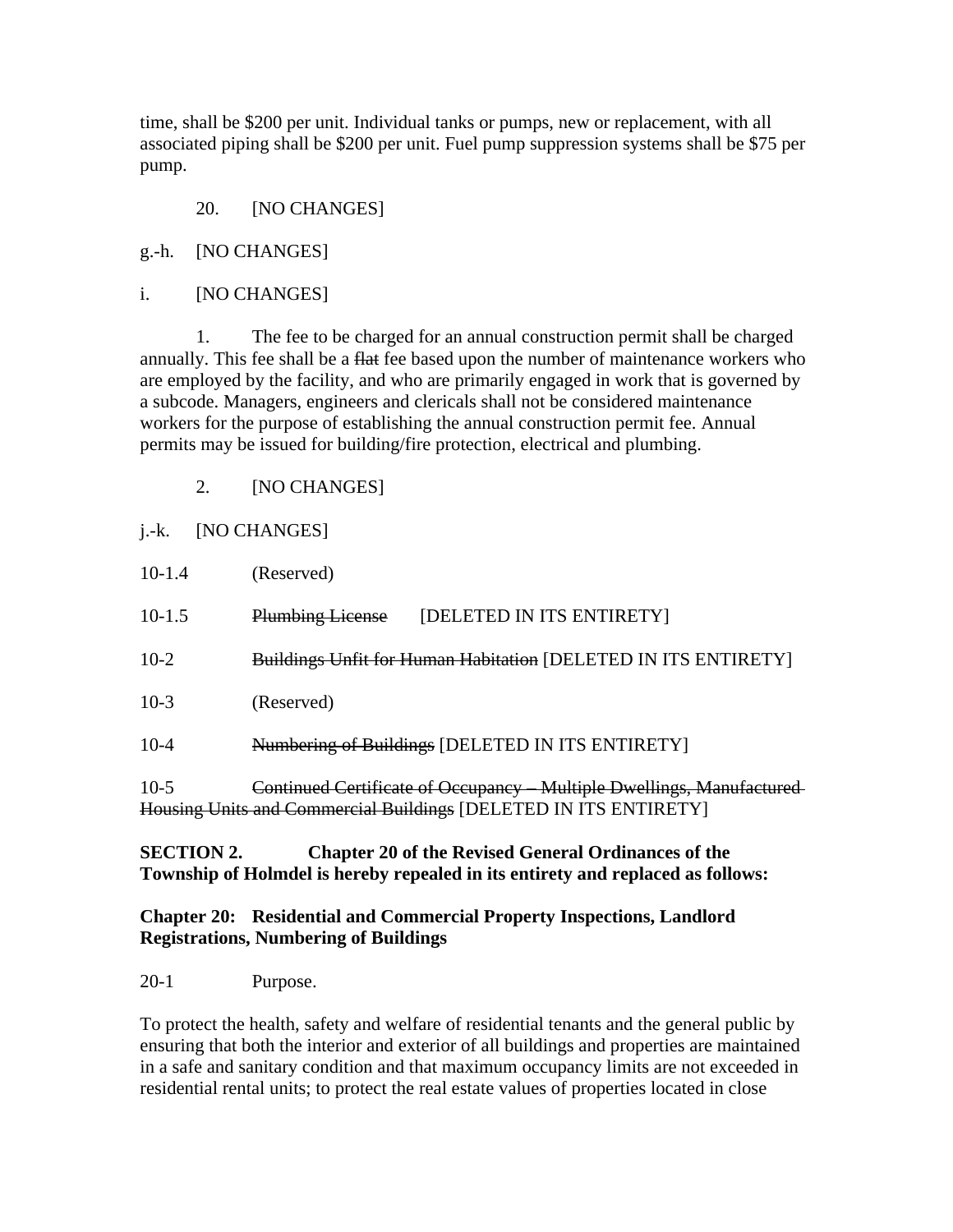proximity to rental housing by requiring the upkeep and maintenance of building exteriors and outside property areas; to protect the public health, safety and welfare by establishing minimum standards governing the maintenance, appearance and condition of commercial premises, shopping centers and multifamily dwellings; to establish minimum heating requirements for rental dwelling units where furnishing heat is the responsibility of the owner; to fix responsibilities and duties upon owners, operators and occupants; to authorize and establish procedures for the inspection of commercial premises, shopping centers and multifamily dwellings; to fix penalties for the violations of this code; and to provide for the right of access by the agents and employees of the Township to enforce compliance with the provisions hereof whenever necessary. This code is declared to be remedial and essential for the public interest, and it is intended that this code shall be liberally construed to effectuate the purposes as stated herein.

20-2 Enforcement Officers, Powers and Authority.

## A. Officers

1. Enforcement Officer – The Township Committee shall designate an Enforcement Officer. The Enforcement Officer, or his or her designee, is hereby authorized and empowered to exercise such powers as may be necessary or convenient to carry out and effectuate the purposes and provisions of this chapter.

2. Housing Official – The Housing Official of the Township of Holmdel is hereby designated as the officer to exercise the powers prescribed by this chapter, and he shall serve in such capacity.

3. Housing Inspector – The Housing Inspector is hereby authorized and empowered to exercise such powers as may be necessary or convenient to carry out and effectuate the purposes and provisions of this chapter, including the following powers in addition to others herein granted:

a. To investigate the dwelling conditions in the Township of Holmdel in order to determine which dwellings therein are unfit for human habitation.

b. To administer oaths, affirmations, examine witnesses and receive evidence.

c. To enter upon premises for the purpose of making examination, provided that such entries shall be made in such manner as to cause the least possible inconvenience to the persons in possession.

d. To appoint and fix the duties of such officers, agents and employees as he deems necessary to carry out the purposes of this chapter.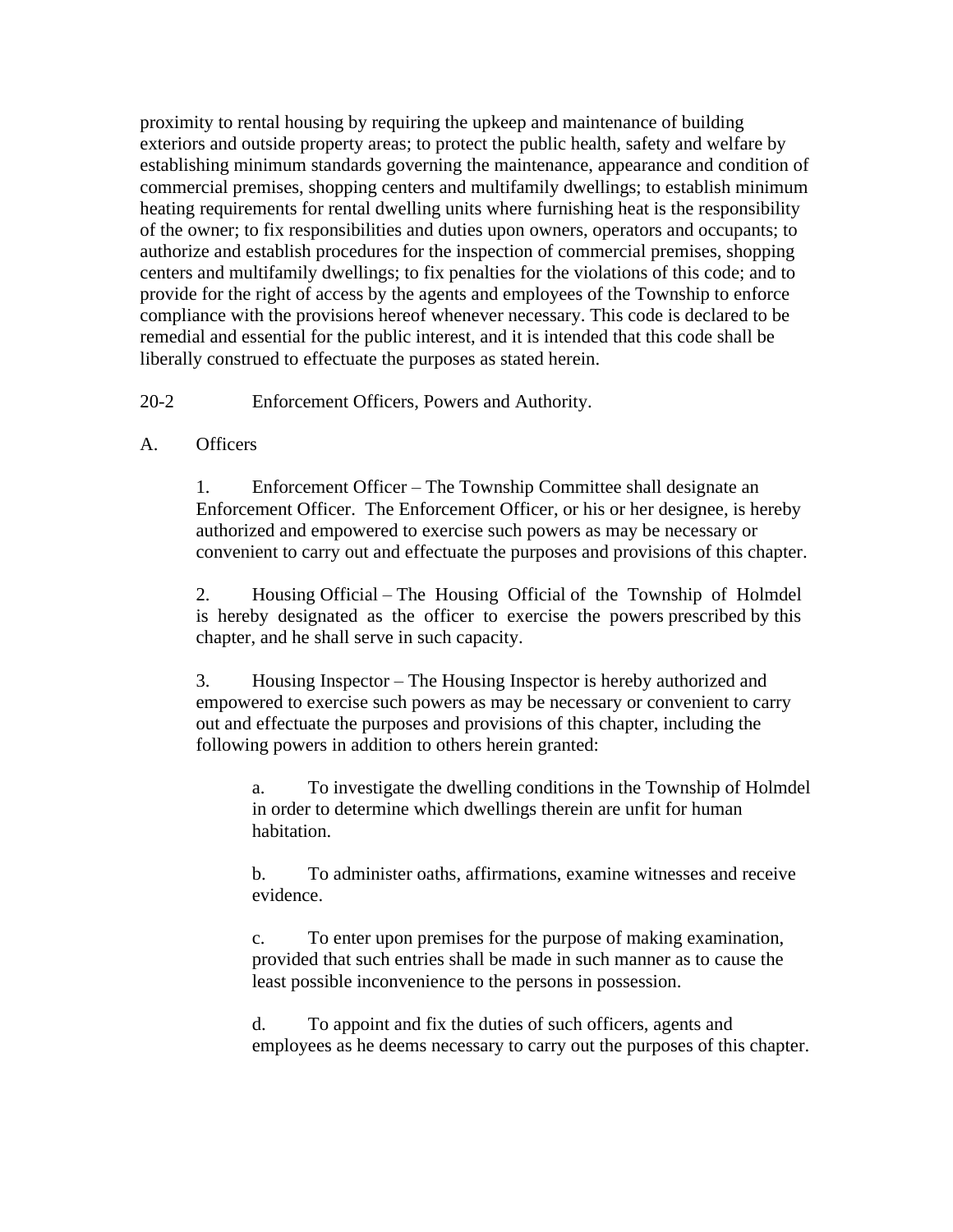e. To delegate any of his functions and powers under this chapter to such officers and agents as he may designate.

4. Housing Code Clerk – The Housing Clerk of the Township of Holmdel is hereby designated as the officer to receive and process all applications, schedule all inspections, and maintain all files prescribed by this chapter and he shall serve in such capacity.

B. Powers to be supplemental to existing powers.

Nothing in this chapter shall be construed to abrogate or impair the power of the Township or any officer or department to enforce any provisions of its ordinances or regulations nor to prevent or punish violations thereof, and the powers conferred by this chapter shall be in addition and supplemental to the powers conferred upon the Township by any other law or ordinance.

C. Authority to promulgate regulations.

The Director of Community Development or his designee is hereby authorized and empowered to make and adopt such written rules and regulations as he may deem necessary for the proper enforcement of the provisions of this chapter; provided, however, that such rules and regulations shall not be in conflict with the provisions of this chapter nor in any way alter, amend or supersede any of the provisions thereof. A certified copy of all rules and regulations which he may adopt in his office and in the office of the Clerk of Holmdel Township.

D. Authority to make inspections.

1. The Director of Community Development or his designee is hereby authorized to make inspections to determine the condition of dwellings, dwelling units, rooming units and premises, including all interior and exterior spaces, located within the Township of Holmdel in order that he may perform his duty of safeguarding the health and safety of the occupants of dwellings and of the general public. The Enforcement Officer shall not be accompanied by uniformed police officer during such inspection, unless there is a reasonable concern of unlawful conduct or violence at or during the inspection.

2. For the purpose of making such inspections, after receiving appropriate authority through consent or administrative search warrant, the Enforcement Officer is hereby authorized to enter, examine and survey, during reasonable hours, i.e., 8:00 a.m. through 9:00 p.m., the interior and exterior of all dwellings, dwelling units, rooming units and premises. The owner or occupant of every dwelling unit and rooming unit shall give the Enforcement Officer free access to the exterior and interior of such dwelling, dwelling unit or rooming unit and its premises at all reasonable times, i.e., 8:00 a.m. through 9:00 p.m., for the purpose of such inspection, examination and survey. Every occupant of a dwelling or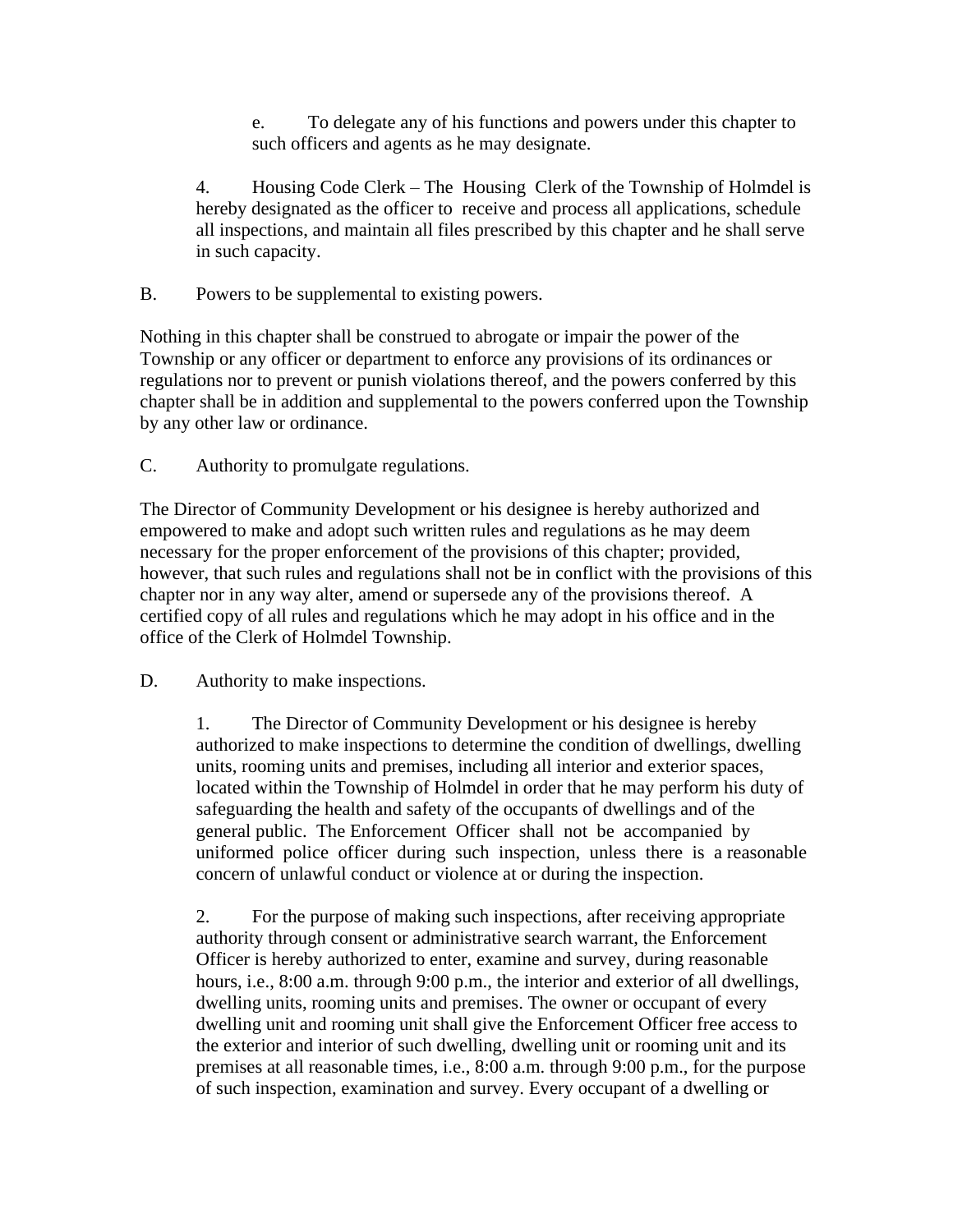dwelling unit shall give the owner thereof or his agent or employee access to any part of such dwelling or dwelling unit or its premises, whether interior or exterior, at all reasonable times, i.e., 8:00 a.m. through 9:00 p.m. for the purpose of making such repairs or alterations as are necessary to effect compliance with the provisions of this chapter or with any lawful rule or regulation adopted or any lawful order issued pursuant to the provisions of this chapter.

3. Inspections shall be made based on complaints and independent observations that indicate that a violation or violations of the housing standards, occupancy limits regulations, the Zoning Ordinance and/or the Uniform Construction Code has occurred.

4. Inspections shall not be based on any form of discrimination such as race, color, creed, national origin, sex, sexual orientation, etc.

5. Inspections may be conducted pursuant to consent from the owner or lessee of the property or a validly issued administrative search warrant.

6. If the Enforcement Officer does not have a warrant and requests consent to inspect the premises, he must inform the residents that they have a right to refuse to consent to the inspection and that if consent to the inspection is denied, refused or revoked, additional legal steps will be taken by the Township. Consent from the owner, lessee or consenting adult must be knowing and voluntary, and the consenting party should sign a form acknowledging the knowing and voluntary consent. The basis for belief that a violation has occurred and the reason consent is requested should be detailed in records or written notes regarding the inspection, which shall be maintained in an enforcement file. Enforcement Officers should be aware that consent to the inspection may be revoked at any time.

7. If consent is not obtained to conduct a search of the premises, the Enforcement Officer shall leave the premises and prepare a certification in support of a request for an administrative search warrant. The certification shall state the facts surrounding the request for inspection and the refusal and a request from the municipal court for an administrative search.

8. When conducting a search the Enforcement Officer shall knock on all doors before opening them. The Enforcement Officer may take notes or photographs of the premises or draw a floor plan of the residence.

E. Acceptance of standards.

Pursuant to the provisions of N.J.S.A. 40:49-5.1, the New Jersey State Housing Code contained at N.J.A.C. 5:28 and as may be amended, the most recently adopted International Property Maintenance Code (IPMC); and the ICC International Fire Code, New Jersey Edition, are hereby accepted, adopted and established as a standard to be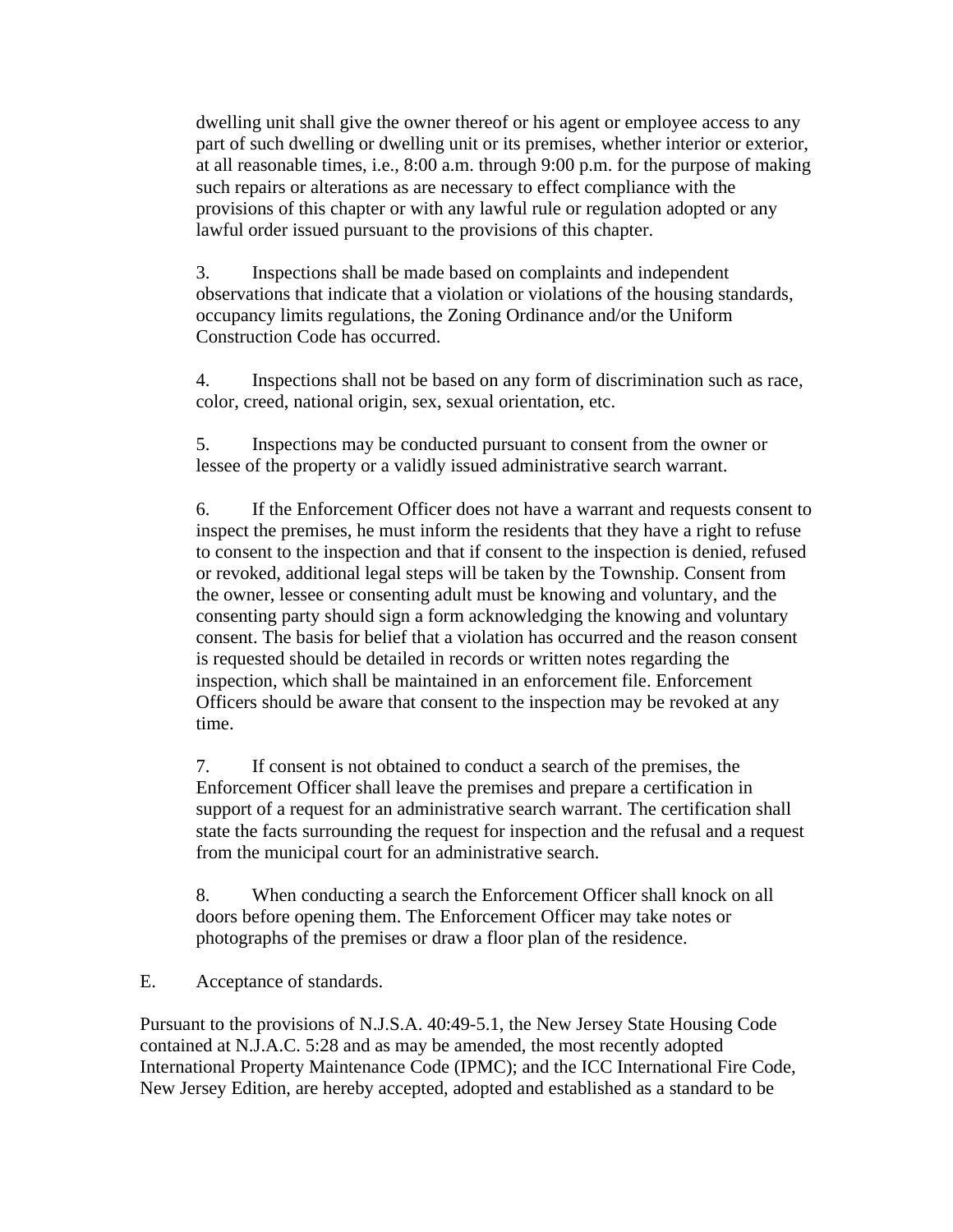used as a guide in determining whether dwellings in this municipality are safe, sanitary and fit for human habitation and rental.

## F. Acceptance of standards; copies on file.

Pursuant to the provisions of N.J.S.A. 40:49-5.1, the New Jersey State Housing Code contained at N.J.A.C. 5:28 and as may be amended is hereby accepted, adopted and established as a standard to be used as a guide in determining the fitness of a building for human habitation or occupancy or use. Three copies of the New Jersey State Housing Code have been placed on file in the office of the Clerk of the Township of Holmdel and are available to all persons desiring to use and/or examine same.

## G. Construal.

This Chapter establishes minimum standards for property maintenance, and the provisions of this article shall not be construed to prevent the enforcement of other ordinances or regulations which may be more stringent.

## 20-3 Definitions

Unless otherwise expressly stated, the following terms, wherever used herein, shall have the following meanings, unless a different meaning clearly appears from the context and shall be defined as follows:

# COMMERCIAL PREMISES

A building or buildings or any part thereof and the lot or tract of land upon which the building or buildings are situated, where commercial activity of any kind takes place. Commercial activity shall include, but is not limited to, gasoline service stations; stores for retail sales; liquor stores, taverns and inns; restaurants, including, but not limited to, drive-in restaurants, snack bars, hot dog, hamburger or ice-cream stands; professional activities, including, but not limited to, medical, dental, legal, architectural, accounting; personal services, including, but not limited to, real estate, insurance, barbershops, hairdressers; repair shops of all kinds; and amusements, including, but not limited to, movies, skating rinks, bowling alleys; whether part of a shopping area or not. Commercial activity shall not include the sale of agricultural products produced on the premises.

# CERTIFICATE OF CONTINUED OCCUPANCY (CCO)

Inspection for the continuation of the Certificate provided for in N.J.A.C. 5:23-2, indicating that as a result of a general inspection of the visible parts of the building, no violations of N.J.A.C. 5:23-2.14 have been determined to have occurred, no unsafe conditions violative of N.J.A.C. 5:23-2.32 have been found, no violation of applicable codes have been found, including, but not limited to the New Jersey Uniform Fire Code, International Property Maintenance Code, International Fire Code-New Jersey Edition,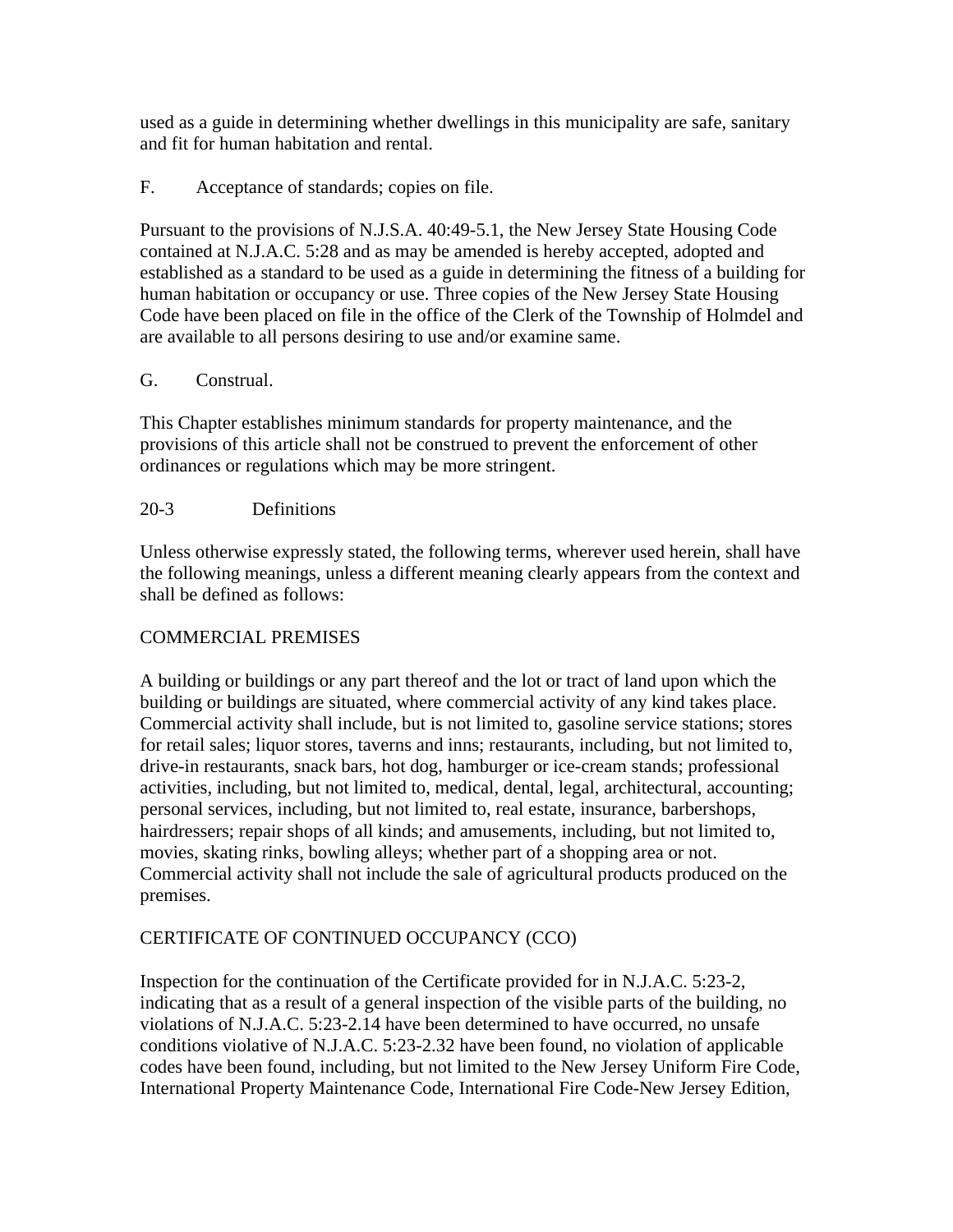and the New Jersey Hotel  $\&$  Multiple Dwelling regulations, and that the existing use of the building has heretofore lawfully existed. It also includes a review for conformance to the approved site plan.

## LANDLORD

The person or persons who own, or purport to own, or exercise control of any building or project in which there is rented or offered for rent housing space for living or dwelling purposes under either a written or oral lease.

## MULTIFAMILY DWELLING

Any building or structure and any land appurtenant thereto, and any portion thereof, in which three or more dwelling units are occupied or intended to be occupied by three or more persons living independently of each other, and any group of ten or more buildings on a single parcel of land or on contiguous parcels under common ownership, in each of which two dwelling units are occupied or intended to be occupied by two persons or households living independently of each other, and any land appurtenant thereto, and any portion thereof, but not any buildings and structures that are excluded in the definition contained at N.J.S.A. 55:13A-3(k).

## MANUFACTURED HOUSING UNIT

Any manufactured housing unit as defined in Section 1.2.14 of the National Fire Protection Association Standard No. 501.

## OCCUPANT

Any person having actual possession of the premises or any part thereof.

## OPERATOR

Any person having charge, care or control of the premises or any part thereof, whether with or without the consent of the owner.

## **OWNER**

Any person who, alone or jointly or severally with others, shall have legal or equitable title to any premises, with or without accompanying actual possession thereof, or shall have charge, care or control of any premises as owner or agent of the owner or as fiduciary, including, but not limited to, executor, executrix, administrator, administratrix, trustee, receiver or guardian of the estate, or as mortgagee in possession regardless of how such possession was obtained. Any person who is a lessee subletting or reassigning any part or all of any premises shall be deemed to be a co-owner with the lessor and shall have joint responsibility over the portion of the premises sublet or assigned by said lessee.

## RENTAL HOUSING

This definition shall include single-family, two-family, and owner-occupied two-family premises which are rented by a landlord, as well as any multiple dwelling subject to the Hotel and Multiple Dwelling Law, P.L. 1967, c. 76 (N.J.S.A. 55:13A-1 et seq.).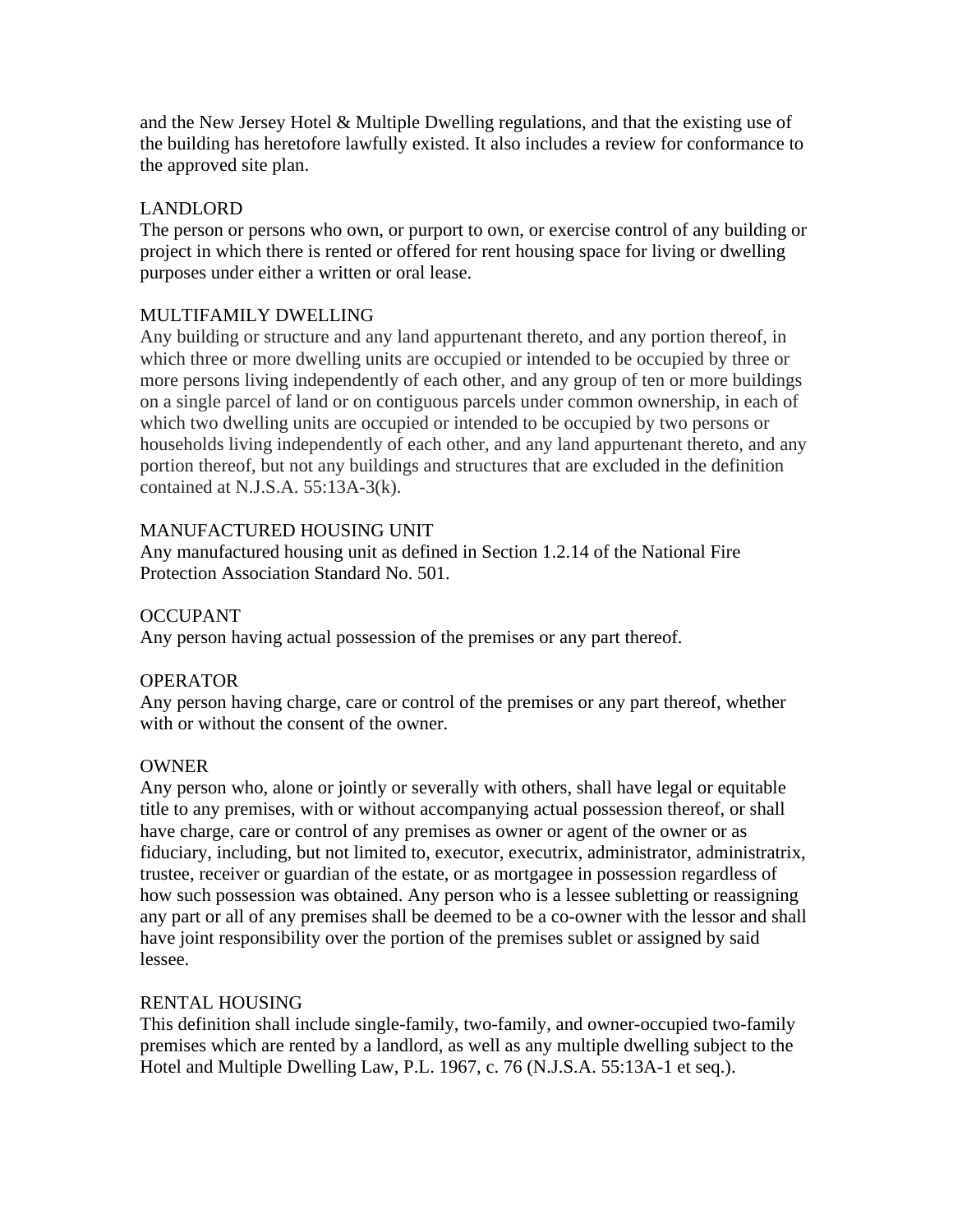### SHOPPING CENTER

One or more buildings or parts thereof designed or existing as a unit, occupied or to be occupied by one or more businesses for the conduct of retail sales, with parking space(s).

### SINGLE FAMILY DWELLING UNIT

A single-family dwelling unit, which includes Manufactured Housing Units, is a unit which may only be occupied by a single housekeeping unit, i.e., a group of people, regardless of familial relation, wherein all members have access rights to all common areas of the single-family dwelling unit and all common appliances, including the main kitchen, the main refrigerator, the cooking range, washing machines, the garage, the family room, the living room, and the dining room. The essence of the single-family dwelling unit is that all members thereof, i.e., the single housekeeping unit, shall be the equivalent of a family, without blood relation, and shall constitute a single, economic entity, characterized by stability, permanency and functionality of such single housekeeping unit, by maintaining the single-family dwelling unit in common.

20-4 Required CCO Inspections and Requirements

A. CCO Inspections Required.

1. At the time of the CCO inspection, all parts of the premises must be available and accessible for inspection, and the owner, operator and occupant are required to provide the necessary arrangements to facilitate access to all parts of the premises. Such inspections shall be made during daylight hours or during normal business hours.

2. No person, agency, corporation, partnership, firm, company, owner, real estate agent, broker or any other individual shall rent, lease, sell, occupy, transfer title of any dwelling, dwelling unit, commercial building or space, or property without first obtaining a CCO Certificate from the Enforcement Officer.

3. A real estate agent licensee who is involved in the sale of any property must obtain or ensure that the seller obtains a CCO certificate from the Department of Community Development prior to the sale, transfer of ownership or occupancy.

4. It shall be unlawful for any seller of any property as described herein or real estate licensee involved in a sale of any property to knowingly transfer or assist in the transfer of ownership in violation of this section. In addition to the applicable penalties provided in this chapter, the Township may, in its discretion, report any real estate licensee found to have violated the requirements of this section to the New Jersey Real Estate Commission.

B. Inspections.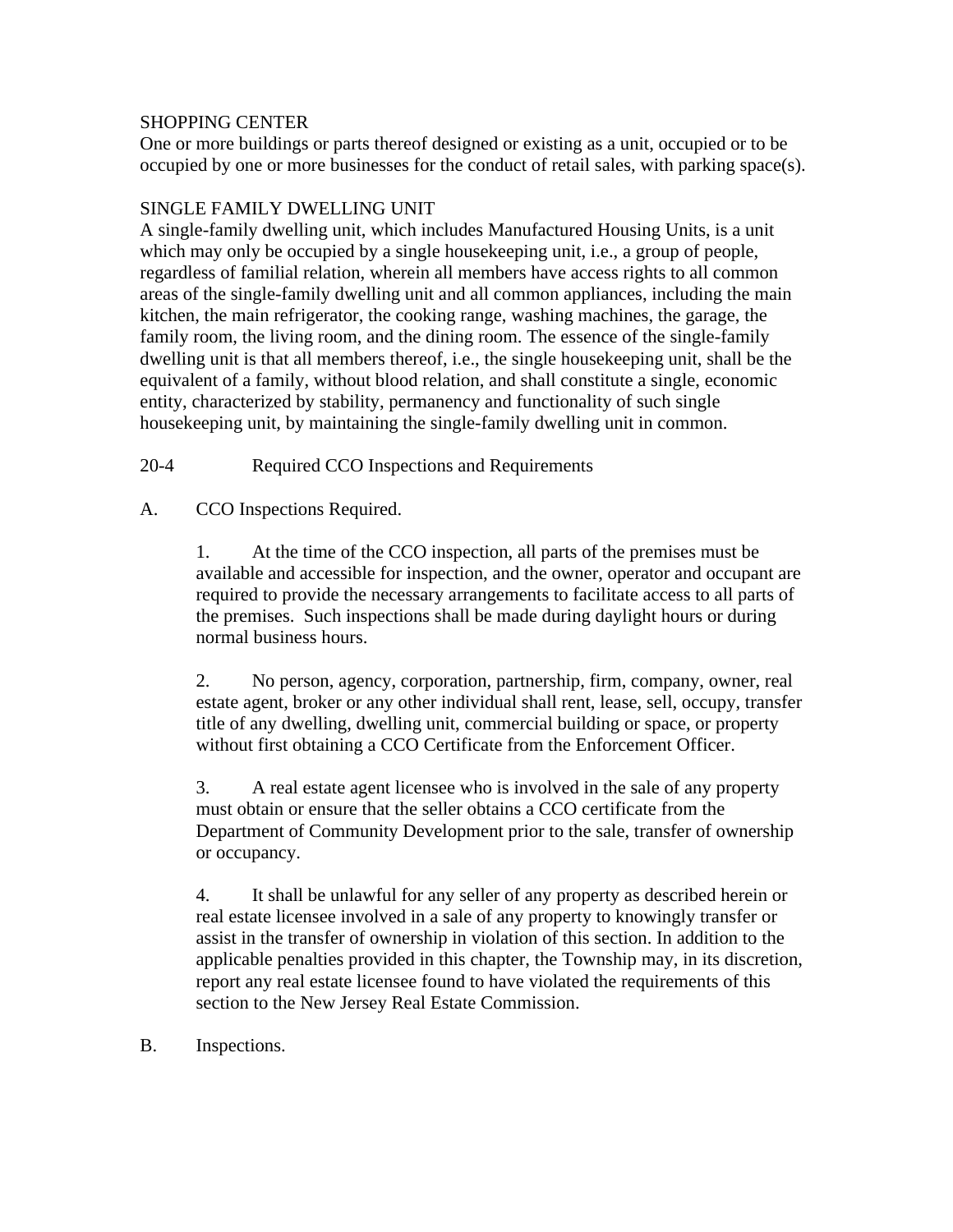1. The Enforcement Officer, his designee, or the applicable Township department is authorized to enter any structure and/or premises at any reasonable time for the purpose of performing inspections under this article, provided that the Enforcement Officer, his designee, or the applicable inspecting party will attempt to secure permission to inspect the structure and/or premises from the owner, operator or occupant of the said structure and/or premises. When attempting to secure such permission, the Enforcement Officer, his designee, or the applicable inspecting party shall advise the owner, operator or occupant of the said structure and/or premises of their right to refuse to grant such permission to inspect. Should the owner, operator or occupant grant the right to inspect all parts of the structure and/or premises must be available and accessible for such inspections, and the owner, operator and occupant are required to provide the necessary arrangements to facilitate such inspections.

2. Residential properties. In the event there is no person available to give permission to inspect at a residential property or permission to inspect is denied, the Enforcement Officer, his designee, or the applicable inspecting party shall have the authority to enter onto the subject premises to the front and side of any structures on the premises up to the rear line of the primary structure; provided, however, that under no circumstances shall there be any entry onto any section of the premises which is fenced in or any entry into the structure without the consent or appropriate search warrant issued by a court of competent jurisdiction. Such inspections of residential properties shall be made during daylight hours commencing no later than 30 minutes before sunset or during hours when the structure and/or premises are open to the public, unless there is reason to believe that a violation exists of such a character that is deemed to be an immediate threat to the health, safety and welfare of the citizens of the Township of Holmdel requiring inspection and abatement without delay.

3. Commercial properties. In the event there is no person is available to give permission to inspect at a commercial property or permission to inspect is denied, the Enforcement Officer, his designee, or the applicable inspecting party shall have the authority to enter onto the subject premises to the front, side and rear of any structures on the premises and shall have the authority to inspect up to the rear line of the property itself; provided, however, that under no circumstances shall there be any entry onto any section of the premises which is fenced in or any entry into the structure without consent or the appropriate search warrant issued by a court of competent jurisdiction.

4. Inspection of premises. Inspections of premises and the issuing of orders in connection therewith under the provision of this article shall be the exclusive responsibility of the Enforcement Officer, as defined herein, or his designee. Whenever, in the opinion of the Enforcement Officer, or his designee, it shall become necessary or desirable to have inspections of any condition performed by another Township department, the Enforcement Officer, or his designee, shall arrange for such inspections to be performed. Orders for the correction of any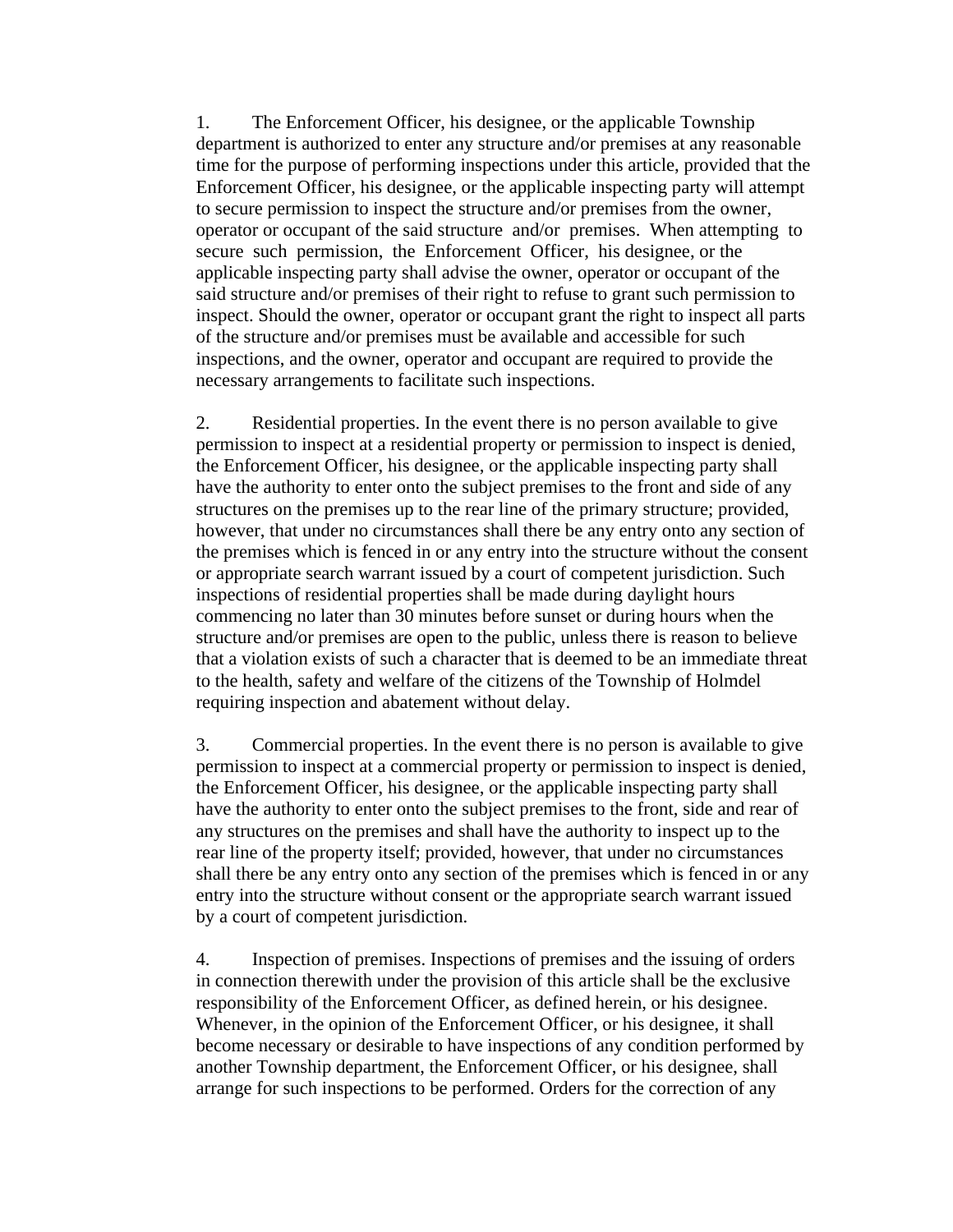violations under this article may be issued by the department head of the applicable inspecting department without the need for the express approval of the Enforcement Officer, although the Enforcement Officer shall be notified of the issuance of any such order for correction of any violations under this article by such other Township department.

5. Application for search warrant. In the event that permission to inspect is denied, upon request, the Enforcement Officer, his designee, or the applicable inspecting party is hereby authorized and empowered to apply to any court of competent jurisdiction for a search warrant for any structure and/or premises subject to this article whenever necessary to inspect such structure and/or premises

C. CCO Application and Inspection Process.

1. The CCO inspection application form shall be available at the Community Development Office.

2. The applicant shall submit a completed application and all required fees to the Community Development Office no less than ten (10) business days prior to the date that a new occupant, tenant, or owner is anticipated to occupy the dwelling or space. Inspections can be requested up to 30 days before the desired inspection date and shall be scheduled by the Enforcement Officer in the order that requests are received.

3. The Enforcement Officer or his designee shall inspect the building interior, exterior and outside premises to make sure that the premises complies with the standards incorporated in this chapter as applicable to the type of unit being inspected.

4. Within ten (10) business days of receipt of a complete application, the Enforcement Officer or his designee shall issue either a CCO certificate or a CCO certificate denial.

5. If a prospective occupant, tenant, or owner needs to move into an uninspected unit within a time frame which does not allow for the required fiveday notification, the Enforcement Officer or his designee shall conduct an inspection within 24 hours.

6. If a denial CCO certificate is issued, the applicant shall perform the required work and obtain all necessary inspections prior to requesting a reinspection. The reinspection and issuance of a subsequent CCO certificate or denial shall occur within three business days of receipt of a request for reinspection.

20-5 Residential CCO Inspections and Requirements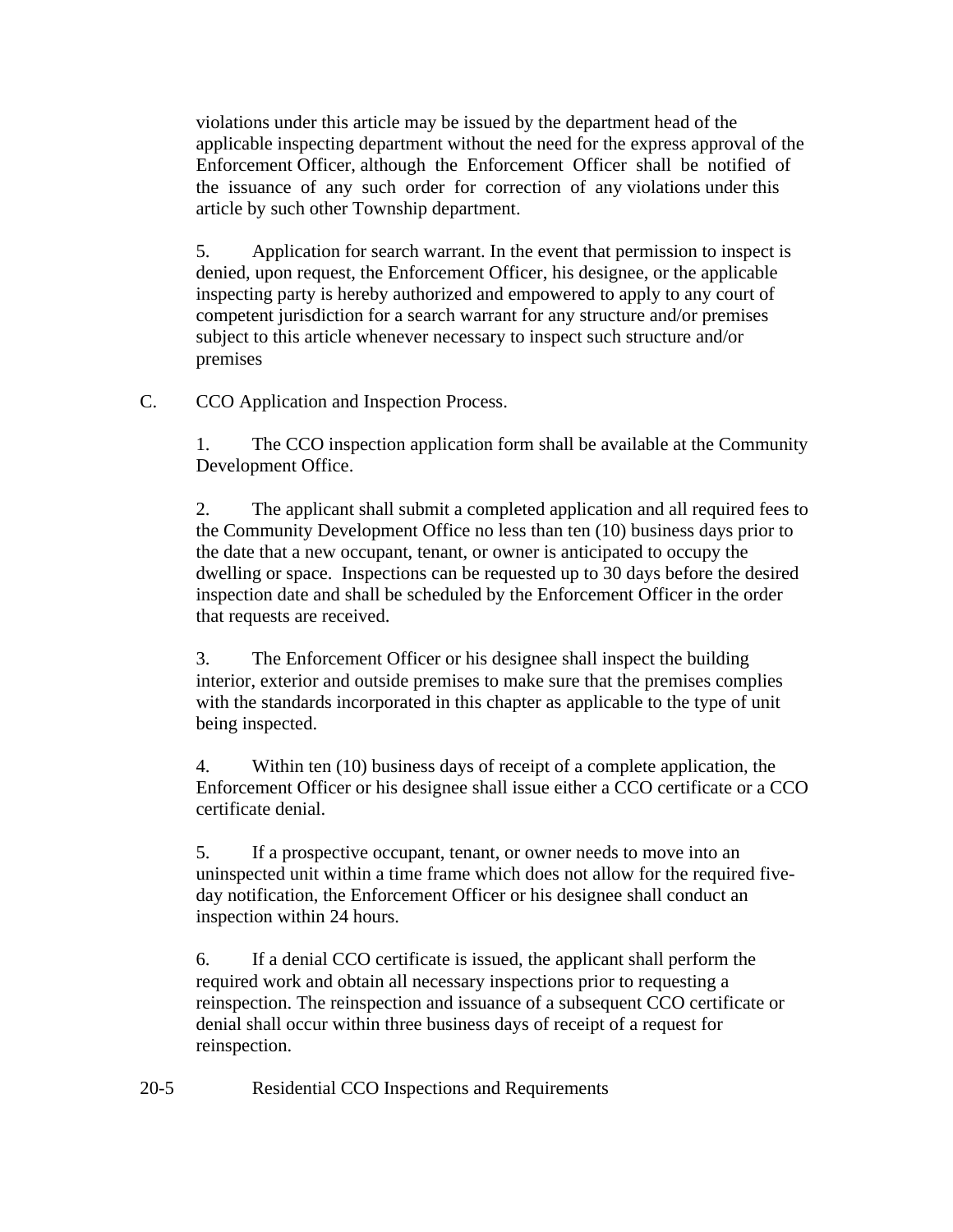A. Standards and Maximum Occupancy of Rental of Residential Dwellings and Dwelling Units.

1. Maximum Occupancy.

No person shall rent to another for occupancy any dwelling or dwelling unit for the purpose of living therein which does not conform to the provisions of the New Jersey State Housing Code regarding occupancy requirements and square footage requirements which are adopted as the standards for the Township of Holmdel.

2. Standards.

All rented or leased dwellings or dwelling units shall comply with the following codes and regulations, which are hereby accepted, adopted and established as standards to be used as a guide in determining whether dwellings in this municipality are safe, sanitary and fit for human habitation and rental and incorporated herein by reference and made a part of this chapter:

a. The most recently adopted International Property Maintenance Code (IPMC) as amended as follows:

1. Section 101.1, Insert: Township of Holmdel

2. Section 102.3, Change: "International Existing Building Code" to Subchapter 6 of the New Jersey Uniform Construction Code

3. Section 102.3, Change: "International Zoning Code" to Holmdel Township Zoning Code

4. Section 103.5 (page 2) is hereby deleted in its entirety

5. Section 304.14, Insert: May 1 and November 1

6. Section 602.3, Insert: October 1 and June 1

7. Section 602.4, Insert: October 1 and June 1

b. N.J.A.C. 5:10, Maintenance of Hotels and Multiple Dwellings Regulations.

c. N.J.A.C. 5:70, New Jersey State Uniform Fire Code, including but not limited to requirements for smoke detectors on each level of a home with living space, including basements where applicable; carbon monoxide detectors within 10 feet of every sleeping area; and an ABC-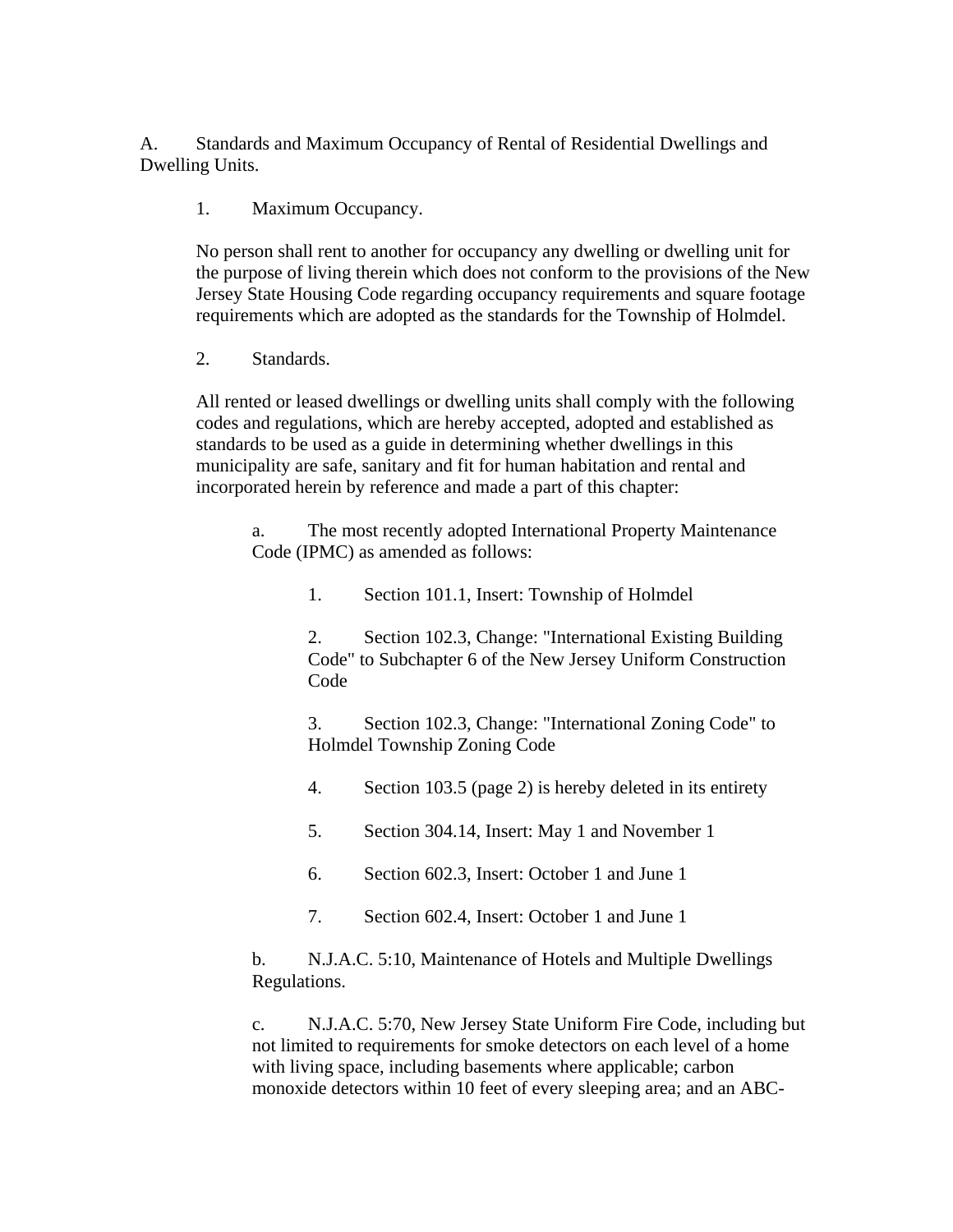style fire extinguisher placed within the kitchen(s) or within 10 feet of all kitchens but not necessarily mounted.

B. Standards for Single-Family Dwellings and Townhomes.

1. All single-family dwellings and townhomes and associated property shall be in compliance with the requirements of the following:

- a. The adopted building codes at the time of original construction.
- b. The most recent ICC International Property Maintenance Code.
- c. N.J.A.C. 5:70, New Jersey State Uniform Fire Code.
- d. Holmdel Township Ordinances, Chapter XI, Property Maintenance.
- C. Conditions rendering dwellings unfit.

1. For the purpose of this chapter, the Housing Inspector of the Township of Holmdel may determine that a dwelling is unfit for human habitation if he finds that conditions exist in such dwelling which are dangerous or injurious to the health or safety of the occupants of such dwelling or the occupants of neighboring dwellings or other residents of the Township of Holmdel; such conditions may include the following (without limiting the generality of the foregoing): defects therein increasing the hazards of fire, accident or other calamities; lack of adequate ventilation, light or sanitary facilities; dilapidation; disrepair; structural defects or uncleanliness.

2. If the Housing Inspector determines that the dwelling under consideration is unfit for human habitation he shall state in writing his findings of fact in support of such determination and shall issue and cause to be served upon the owner thereof and parties in interest an order requiring:

a. The repair, alteration or improvement of the said building to be made by the owner within a reasonable time, which time shall be set forth in the order, or, at the option of the owner, to vacate or to have said building vacated and closed within the time set forth in the order.

b. If the building is in such a condition as to make it dangerous to the health and safety of persons on or near the premises and the owner fails to repair, alter or improve the said building within the time specified in the order, that the owner remove or demolish the said building within a reasonable time as specified in said order of removal.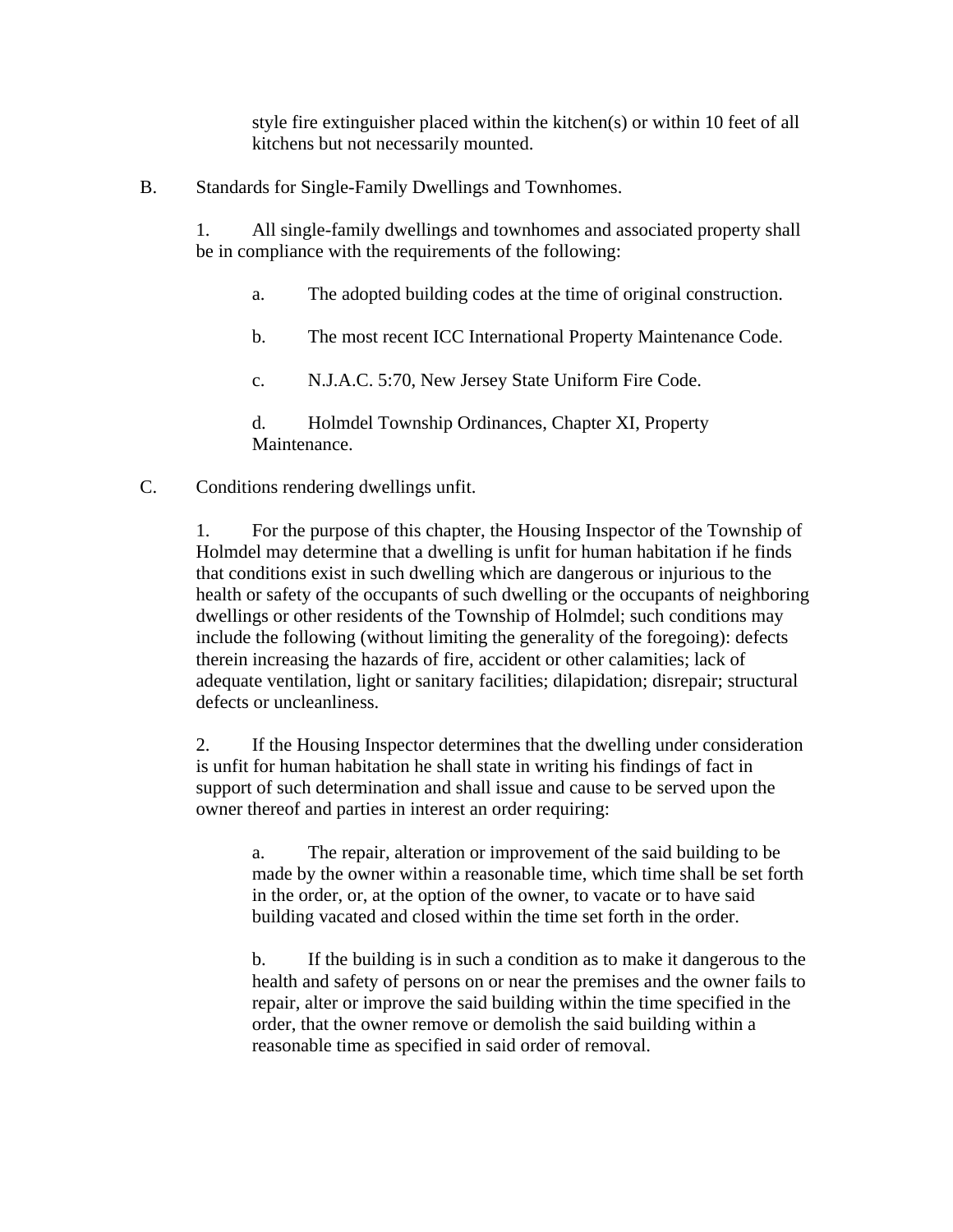c. That, if the owner fails to comply with an order to repair, alter or improve, or, at the option of the owner, to vacate and close the building, the Housing Inspector may cause such building to be repaired, altered or improved or to be vacated and closed, and that the Housing Inspector may cause to be posted on the main entrance of any building so closed, a placard with the following words: "This building is unfit for human habitation or occupancy or use; the use or occupation of this building is prohibited and unlawful."

d. That, if the owner fails to comply with an order to removal or demolish the building, the Housing Inspector may cause such building to be removed or demolished or may contract for the removal or demolition thereof after advertisement for and receipt of bids therefor.

e. That the amount of the cost of the filing of legal papers, expert witnesses' fees, search fees and advertising charges incurred in the course of any proceeding taken under this chapter determined in favor of the municipality, and such cost of such repairs, alterations or improvements, or vacating and closing, or removal or demolition, if any, or the amount of the balance thereof remaining after deduction of the sum, if any, realized from the sale of materials derived from such building or from any contract for removal or demolition thereof, shall be a municipal lien against the real property upon which such cost was incurred.

20-6 Rental housing landlord registration requirements.

A. Registration Required

1. Every landlord of any dwelling or dwelling unit constituting rental housing shall file with the Department of Community Development a written registration statement. The registration statement shall contain the following information on a form to be provided by the Township of Holmdel:

a. The names and addresses of the owners in title of the property.

b. If the record landlord is a corporation, the name of the registered agent that will accept all legal notices on behalf of the corporation.

c. If the landlord is an entity other than an individual (i.e., a corporation, company, trade name, partnership, trust, condominium association, LLC, LLP, or other legal entity), the name and address of each partner and/or owner or person having a beneficiary interest; in the case of a corporation, the names and addresses of each stockholder if the total number of stockholders is 20 or fewer. In any event, with regard to corporate ownership, the registry shall disclose the name and address of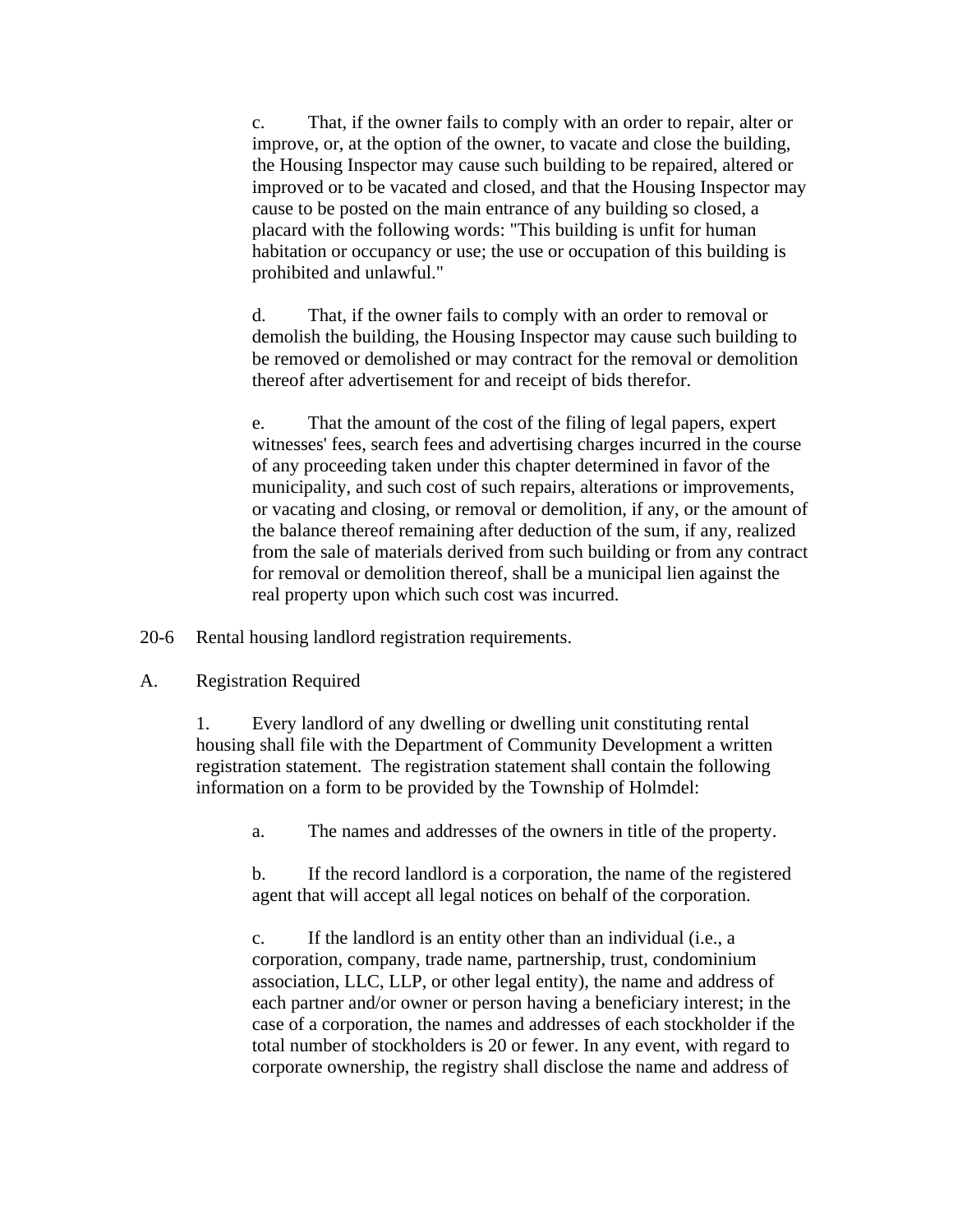any stockholder who owns, either directly or beneficially, 10% of the stock of the corporation.

d. The name, address and telephone number of the managing agent of the premises, if any.

e. The name, address and telephone number, including the dwelling unit, apartment or room number, of the superintendent, janitor, custodial or other individual employed by the record owner or managing agent to provide regular maintenance service, if applicable.

f. The name, address and telephone number of an individual representative of the landlord or managing agent who may be reached or contacted at any time in the event of an emergency affecting the premises or property, or any unit or dwelling or commercial space therein, and who has the authority to make emergency decisions concerning the building or property and any repair thereto or expenditure in connection therewith.

g. The number of dwelling units by unit type.

2. Penalty for not registering; emergency inspection. a. A landlord who is determined to be renting a dwelling not previously or currently registered shall be required to pay a penalty fee as follows:

i. A penalty fee of \$250 for the first offense; and

ii. A penalty fee of \$500 for a second or subsequent offense, all such fees to be cumulative. A summons and complaint may be issued to the owner for appearance in Municipal Court for a second or subsequent offense, all such offenses to be cumulative.

b. In addition to the remedies set forth herein, any unpaid fees and penalties pursuant to this section shall also be deemed a violation of this chapter and subject to the penalties therein.

c. The affected dwelling shall immediately be subject to an inspection and the landlord shall be required to pay the applicable penalty and the inspection fee.

4. If there is any change in any of the information on the landlord registration statement, an amended registration statement must be filed within 30 days and the amended statement posted and distributed to tenants within seven days of filing. Failure to file such amended registration statement shall result in the following administrative penalties: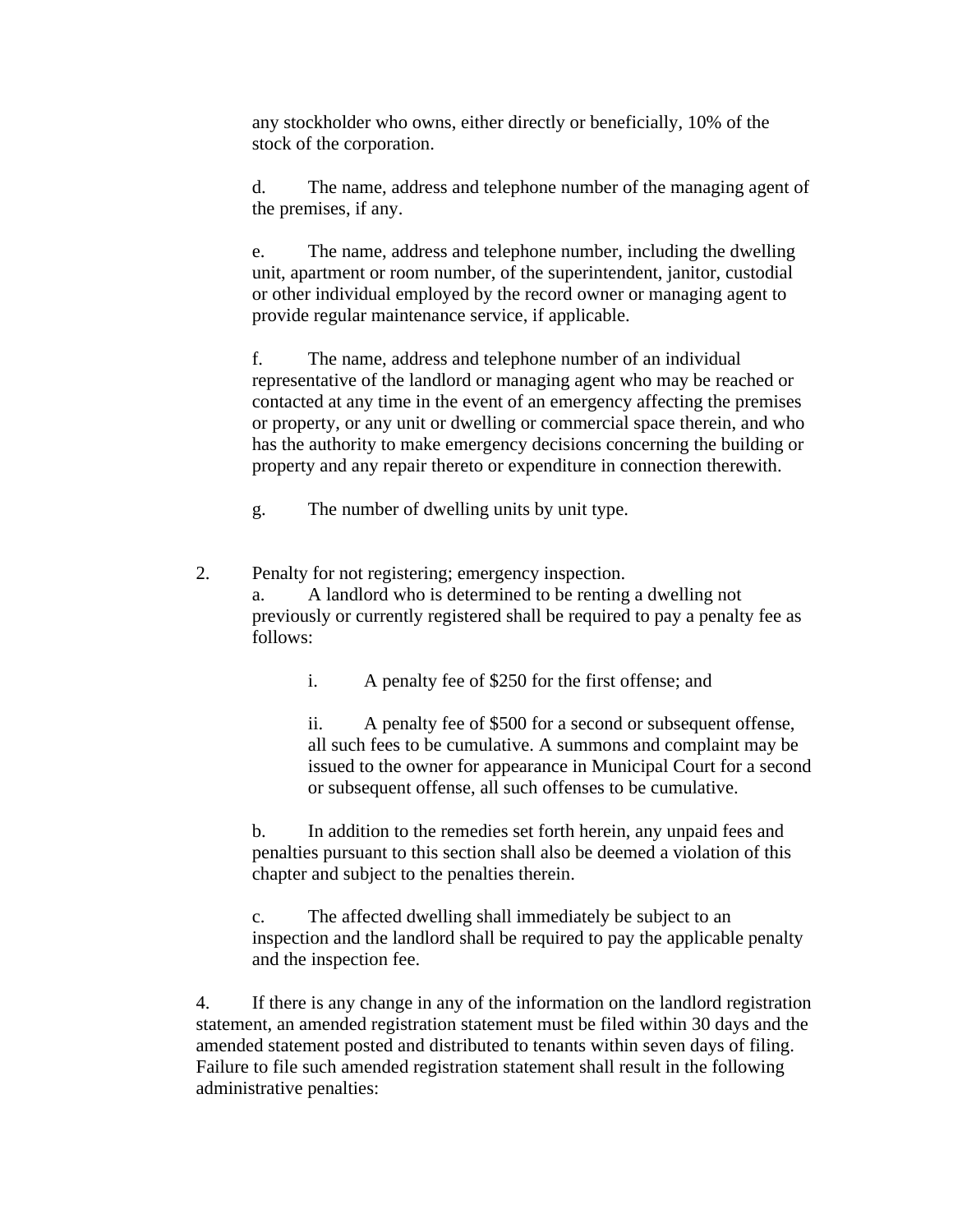- a. A penalty fee of \$150 for failure to register within 30 days;
- b. A penalty fee of \$250 for failure to register within 60 days; and
- c. A penalty fee of \$500 for failure to register within or after 120 days, such fees to be cumulative.

5. The certificate of registration shall be posted in an inconspicuous area to be designated by the landlord, but observable by the tenant.

6. The initial registration for all buildings shall also be accompanied by a floor plan and the square footage for each unit type to be used by the Township in establishing maximum occupancy limits for each unit type.

7. Any unpaid fees or penalties required shall be charged against the owner of the said premises, and the amount thereof shall become a lien upon such lands and shall be added to and become and form part of the taxes next to be assessed and levied upon such lands, the same to bear interest at the same rate as taxes and shall be collected and enforced by the same officers in the same manner as taxes. The Township shall have the right to bring a summary action for collection of such costs incurred in the Superior Court of New Jersey, Law Division, Monmouth County.

B. Information required to be distributed to tenants.

1. The following information shall be provided to each tenant by the landlord or the landlord's agent:

a. A truth-in-renting statement prepared by the Department of Community Affairs in accordance with the Truth-in-Renting Act (N.J.S.A. 46:8-43 et seq.) shall be distributed to all tenants living in buildings with more than two dwelling units.

b. A copy of the registration statement filed with the Township Clerk and/or New Jersey Bureau of Housing Inspection.

c. A copy of the New Tenant Notification Form provided by the Township of Holmdel. Said form shall be signed by the tenant and maintained by the owner during the term of the tenancy. For buildings with more than four units, the form shall be maintained in a log at the rental office.

- 20-7 Commercial Properties
- A. Commercial and Multi-family Properties.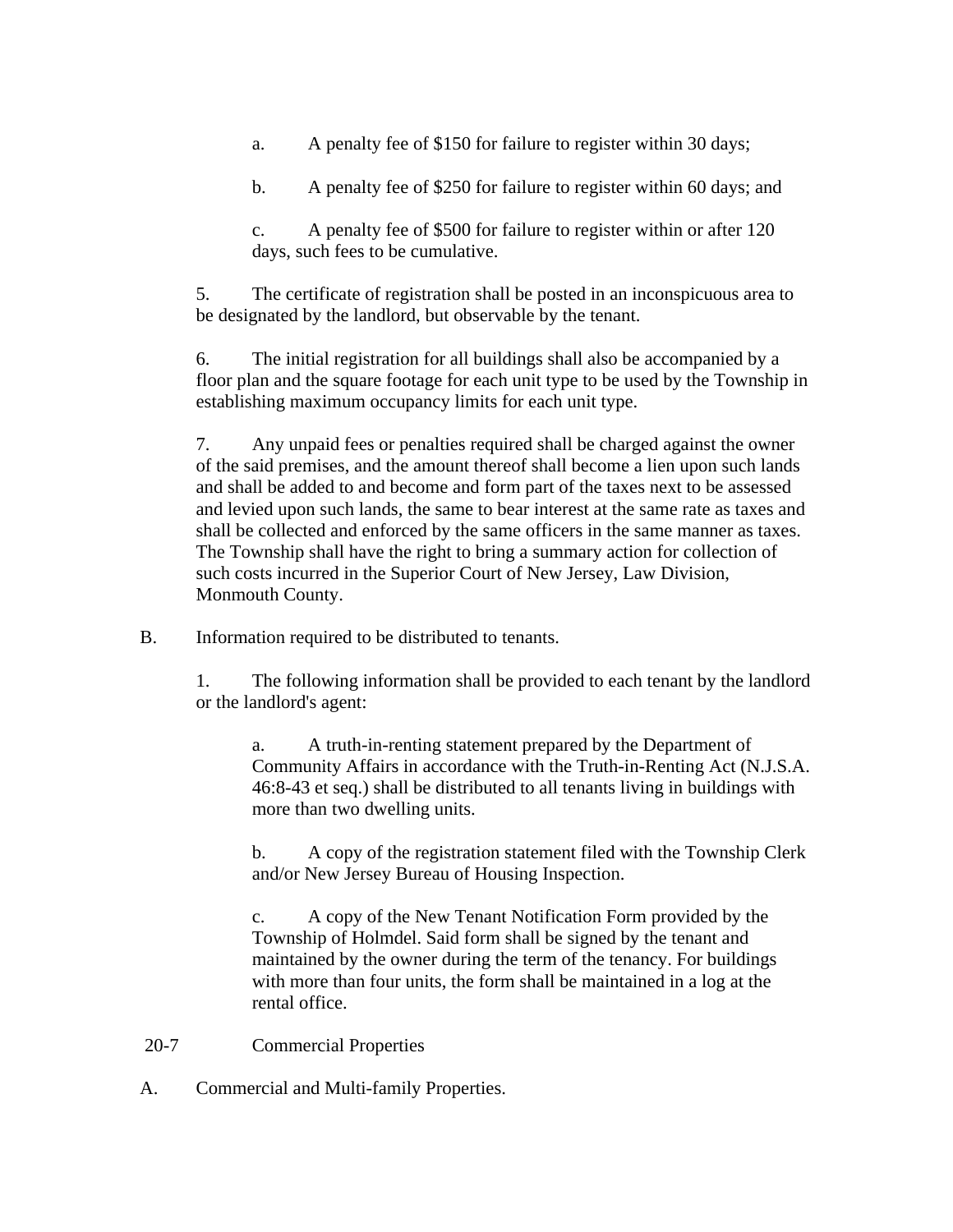1. Scope and application.

All commercial premises, shopping centers and multifamily dwellings and any buildings situated thereon in the Township of Holmdel shall comply with the provisions of this chapter, whether or not such building shall have been constructed, altered or repaired before or after the enactment of this code. This chapter establishes minimum standards for the initial and continued occupancy and use of all such buildings and premises and does not replace or modify standards otherwise established for the construction, repair, alteration or use of such buildings or premises contained therein. Where there is a mixed occupancy with commercial and other uses on the same premises, all such uses shall be nevertheless regulated by and subject to the provisions of this chapter.

2. Conflict with other laws.

In any case where the provisions of this chapter impose a higher standard than is set forth in any other ordinance of the Township of Holmdel or under the laws of the State of New Jersey, then the standards as set forth herein shall prevail, but if the provisions of this chapter impose a lower standard than any other ordinances of the Township of Holmdel or the laws of the State of New Jersey, then the higher standard contained in any such other ordinance or law shall prevail.

3. Owner's liability.

Owners and operators shall have all the duties and responsibilities prescribed in this chapter, and no owner or operator shall be relieved from any such duty and responsibility nor be entitled to defend against any charge of violation thereof by reason of the fact that the occupant is also responsible therefor and in violation thereof.

4. Occupant's liability.

Occupants shall have all the duties and responsibilities as prescribed in this chapter, and the occupant shall not be relieved from any such duty and responsibility nor be entitled to defend against any charge of violation thereof by reason of the fact that the owner or operator is also responsible therefor and in violation thereof.

5. Duty of occupant to report.

Upon discovery by an occupant of any condition of the premises which constitutes a violation of this chapter by the owner or operator, the occupant shall report same to the Housing Official, who shall be responsible for enforcement of the provisions of this chapter.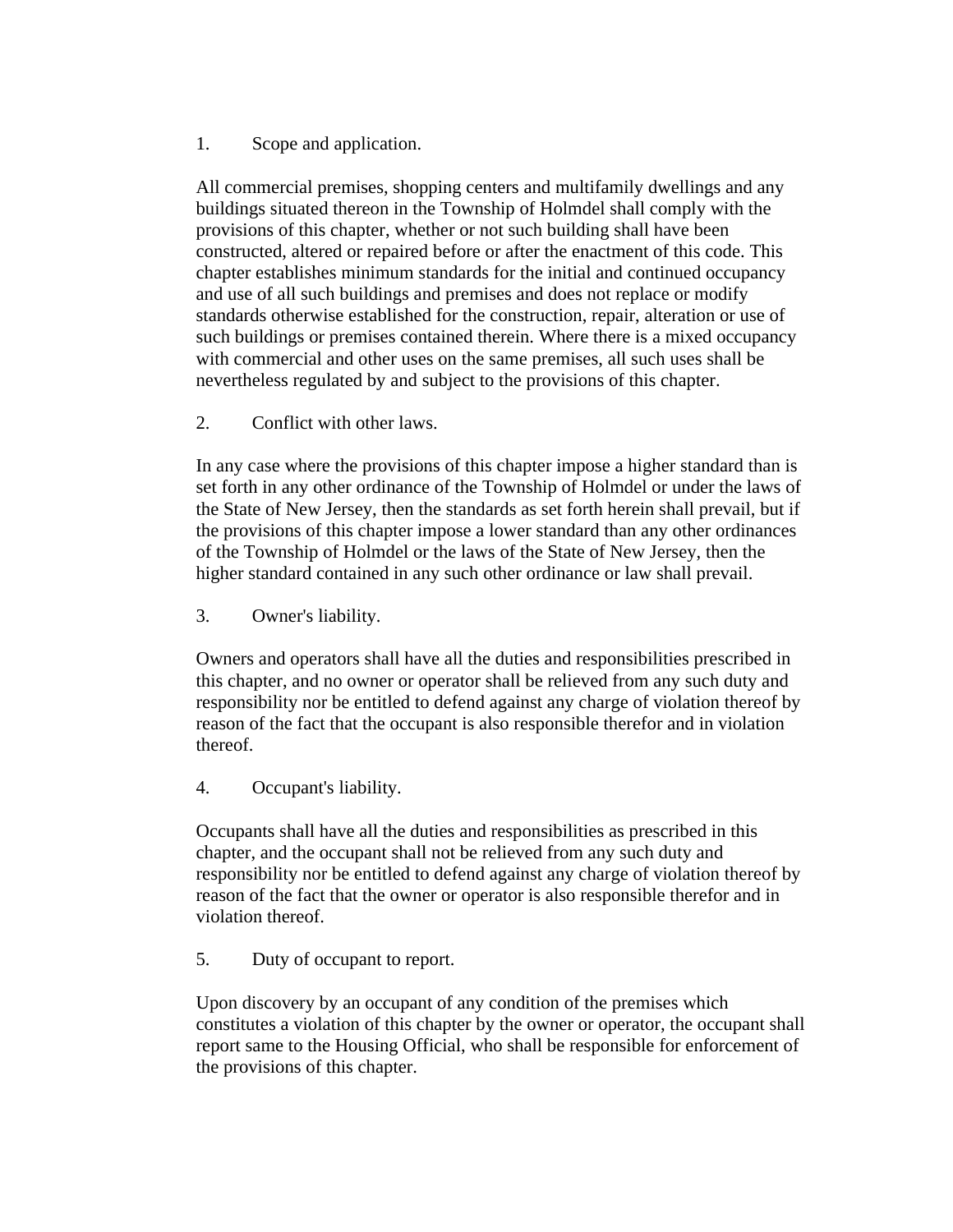6. Responsibility for maintenance.

Depending upon the nature of the violation, the owner and/or tenant of the premises shall be responsible for maintaining the property in compliance with this article.

## B. Applicable Codes, Standards, and Approvals

1. The most recent site plan approval approved by the Holmdel Planning Board and/or the Holmdel Zoning Board.

2. The most recent edition of the International Property Maintenance Code (IPMC).

3. The recent adoption of the ICC International Fire Code, New Jersey Edition.

4. N.J.A.C. 5:70, New Jersey State Uniform Fire Code.

C. Additional Inspections

1. Engineering Inspection. The request for a new or continued certificate of occupancy for a commercial building which was the subject of a site plan approval shall cause a reinspection of the site to insure the site's adherence to the original approved site plan and any subsequent amendments. This inspection shall be done by the Township Engineer's Office.

2. Items to be included in the inspection include but are not limited to landscaping and turf areas, paving condition, curbs, sidewalks, garbage enclosures, lighting, drainage structures, detention basins, streams and creeks.

3. Said inspection and report shall be completed within 15 days of the applicant's request.

#### 20-8 NUMBERING OF BUILDINGS.

#### A. Purpose

The purpose of this section is to require the clear display of authorized and assigned house or building numbers on every building fronting on any street in the Township in order to assist the general public and emergency services, public and private, in identifying any property in case of emergency or otherwise.

B. Applicability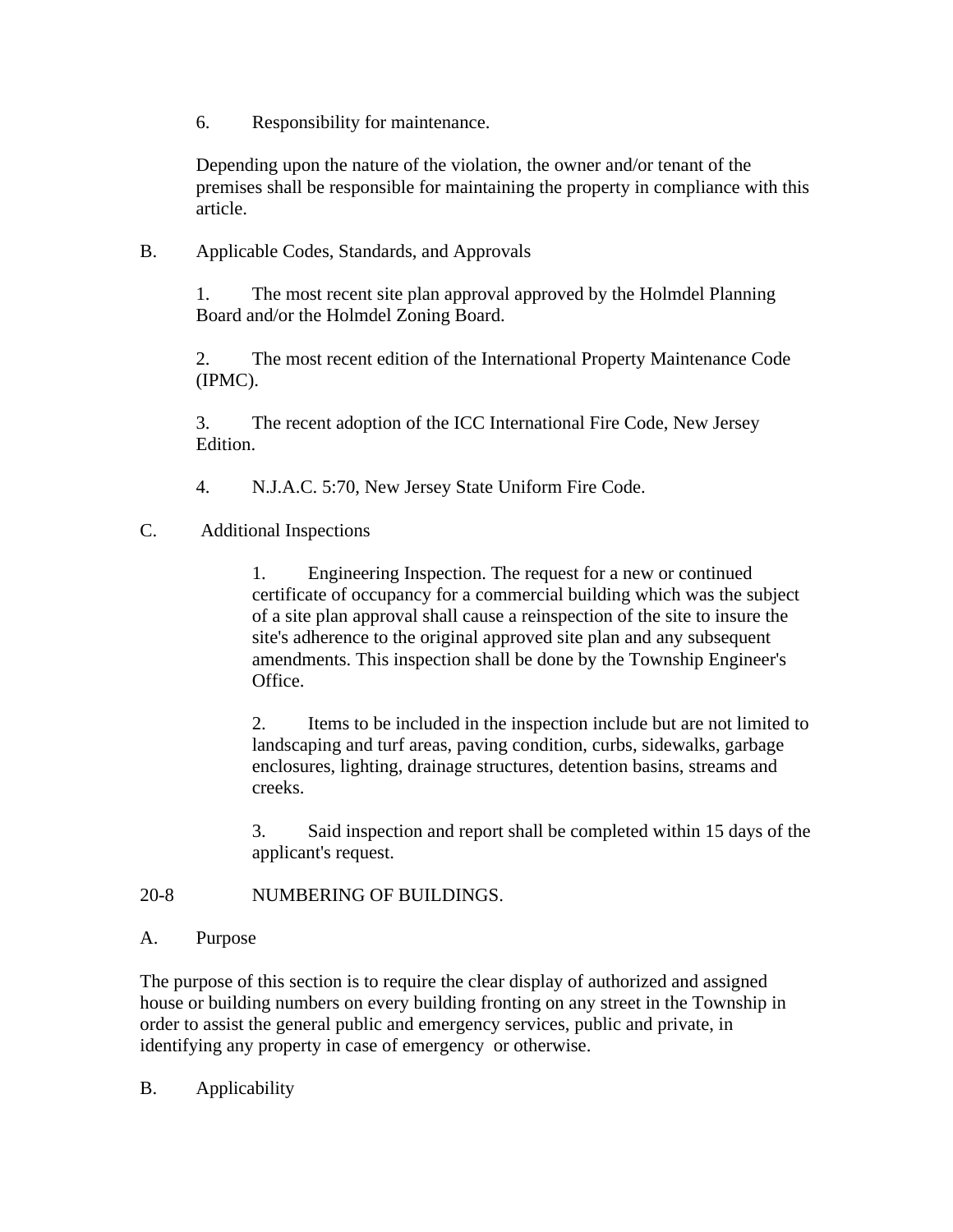All dwelling houses, stores or other principal buildings erected or to be erected within the Township shall display house numbers assigned by the Construction Code Official as provided for herein and in conformity with the specifications provided for herein.

## C. Placing of Numbers Required

The owner, occupant or lessee of each and every house, store or other building which now fronts or which may hereafter front upon any public or private street within the Township shall, at his own expense, within three months after the adoption and publication of this section cause the authorized and assigned number of such house or building to be permanently and conspicuously placed in accordance with the specifications set forth herein.

### D. Specifications

House or building numbers shall be:

- 1. In Arabic numerals.
- 2. A minimum height of three inches.

3. Mounted in a secure fashion to the front wall or porch of the building or other fixed appurtenance in the front of the building so as to be clearly visible from the street.

4. Sufficiently legible as to contrasting background, arrangement, spacing and uniformity so as to be clearly visible from the street.

5. At least 30 inches above ground level and so placed that trees, shrubs and other obstructions do not block the line of sight of the numbers from the street upon which the building fronts.

E. Visibility of Numbers on Buildings Which Are Set Back

If the house or building has such a setback location that the provisions of subsection 20- 8(D)(4) cannot be complied with, then the owner, occupant or lessee shall provide a post, rod or other type of fixture of a substantial nature, including a mailbox with the number affixed thereon and so located on the premises that the number shall be conspicuous and visible from the street upon which the building fronts.

F. Assignment of Numbers

House numbers shall be affixed based upon the numerical street address and/or apartment number of the house that is commonly known and utilized by the occupant for the receipt of mail using the United States Postal Service. In the absence of such a numerical street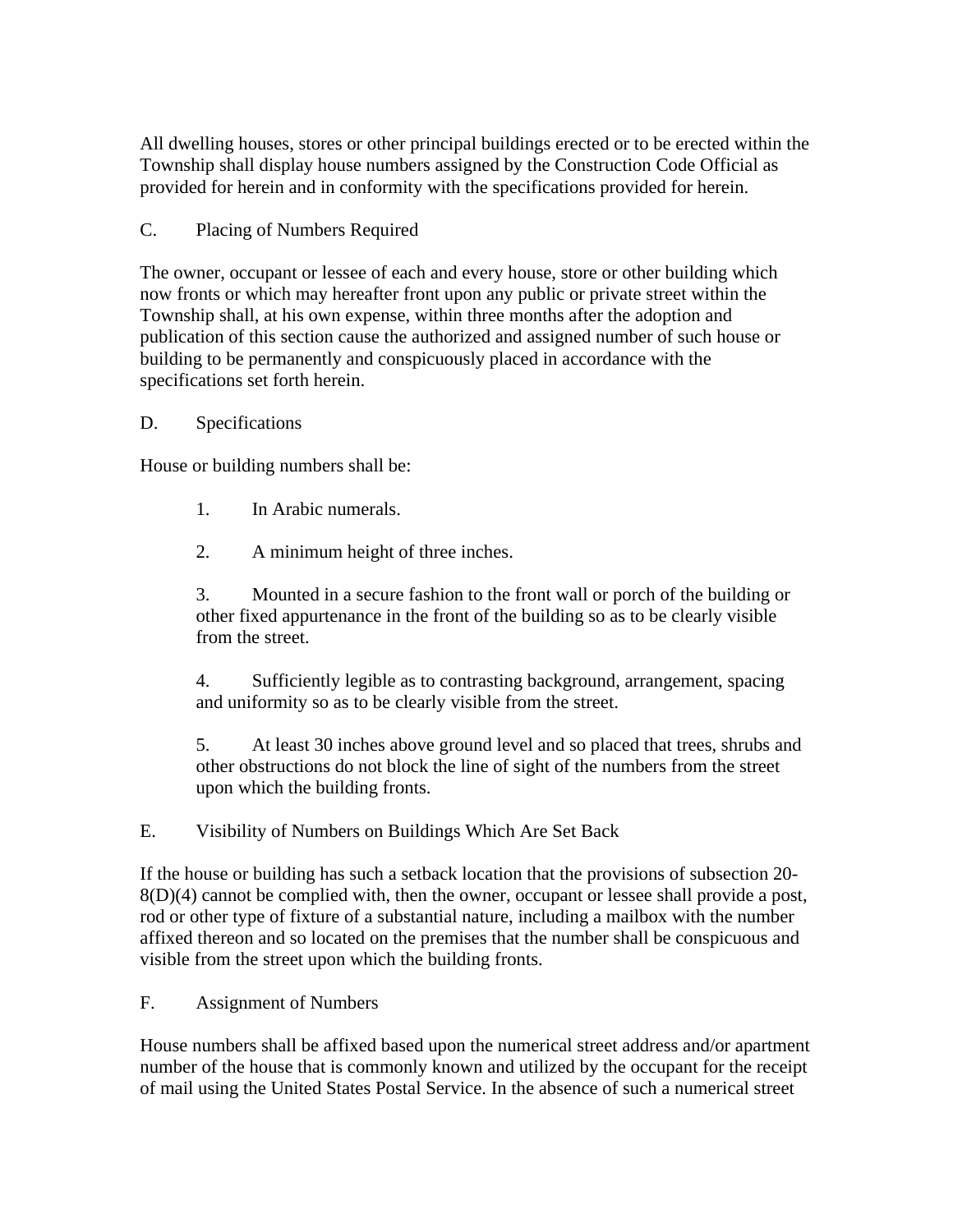address and/or apartment number, a house number shall be assigned by the Construction Code Official. Every owner, occupant or lessee of a building to be constructed in the Township shall apply to the Construction Code Official for an authorized number in accordance with this section and applicable provisions of the Subdivision Ordinance of the Township of Holmdel.

# G. Affixing of Numbers by Township; Costs

The Enforcement Officer shall notify the owner, occupant or lessee of any building which does not currently display an authorized number that the owner/occupant has 14 days to comply with the provisions of this section. Upon the failure of an owner, occupant or lessee to ascertain and affix upon any building to which this section applies the assigned and authorized number, it shall be lawful for the Township Committee to cause to be affixed to such building or appurtenance provided for herein the assigned and authorized number by an authorized agent of the Township. Such agent shall execute a return to the Township Committee of the cost of so affixing the number, and the Collector of Taxes, upon certification, shall charge the same to the owner of the building and collect the cost in the same manner as all taxes are collected, and such cost shall be a lien upon the land.

H. Violations and Penalties

1. Any person who violates the provisions of this section, upon conviction thereof, shall be punished by a fine not exceeding \$200.

2. The imposition and collection of the penalty imposed by paragraph a of this section shall not bar the right of the Township to collect the costs described in subsection  $20-8(G)$ .

# 20-9 Fees

A. The fee for an inspection shall be paid before the inspection is scheduled.

- B. The fees shall be:
	- 1. Sale of a Single Family Home, Condominium, or Townhouse
		- a. Initial Inspection: \$125.00
		- b. First Reinspection: No Charge
		- c. Second and subsequent reinspections (each): \$50.00
	- 2. Rental of a Single Family Home, Condominium, or Townhouse
		- a. Initial Inspection: \$250.00
		- b. First Reinspection: No Charge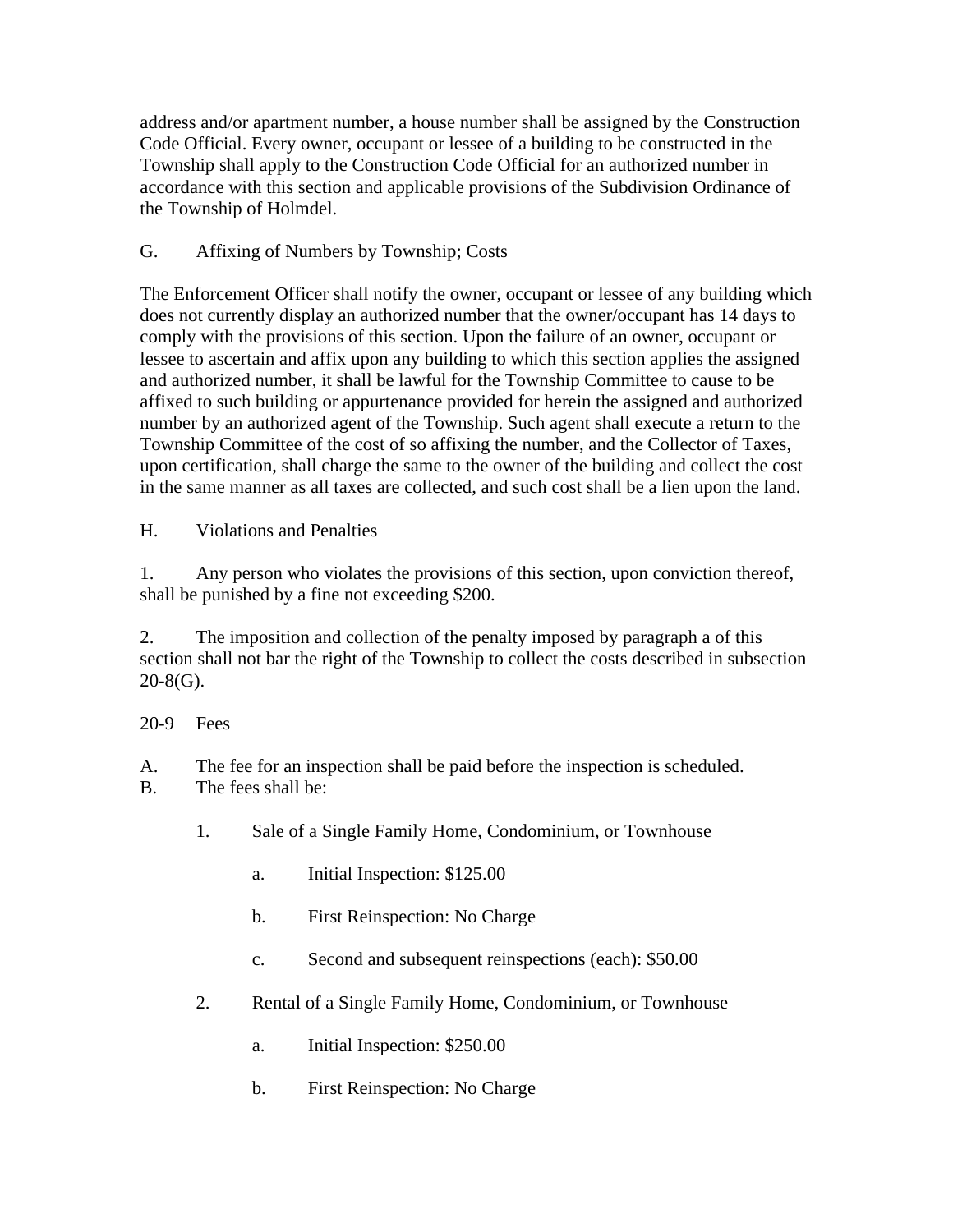- c. Second and subsequent reinspections (each): \$50.00
- 3. Rental of an Apartment
	- a. Initial Inspection: \$150.00
	- b. First Reinspection: No Charge
	- c. Second and subsequent reinspections (each): \$25.00
- 4. Occupancy of a Commercial building or space
	- a. Building or space less than 5,000 square feet: \$80.00
	- b. Building or space more than 5,000 but less than 12,000 square feet: \$120.00
	- c. Building or space greater than 12,000 square feet: \$160.00
- 5. Engineering Inspection: \$750.00
- 6. Rental Registration Fee: No Charge

20-10 Reserved.

20-11 Enforcement.

A. Whenever the Enforcement Officer determines that there is or has been a violation of any provision of this section, he may give a violation notice of such violation to the person, persons or entities responsible therefor. Such violation notice shall be in writing and shall include a concise statement of the reasons for its issuance. Such violation notice shall be deemed to be properly and sufficiently served if:

1. A copy thereof is sent by certified mail and regular mail to the last known address of the person or entity upon which the same is served, as shown by the most recent tax records of the municipality; or

2. A copy thereof is handed to said person or persons; or

3. A copy thereof is left at the usual place of abode or office of said persons or entities. A violation notice shall be given as aforesaid within or without the municipality.

B. The violation notice shall also state that, unless the violation is abated, cured, prevented or desisted within the compliance period designated in the violation notice,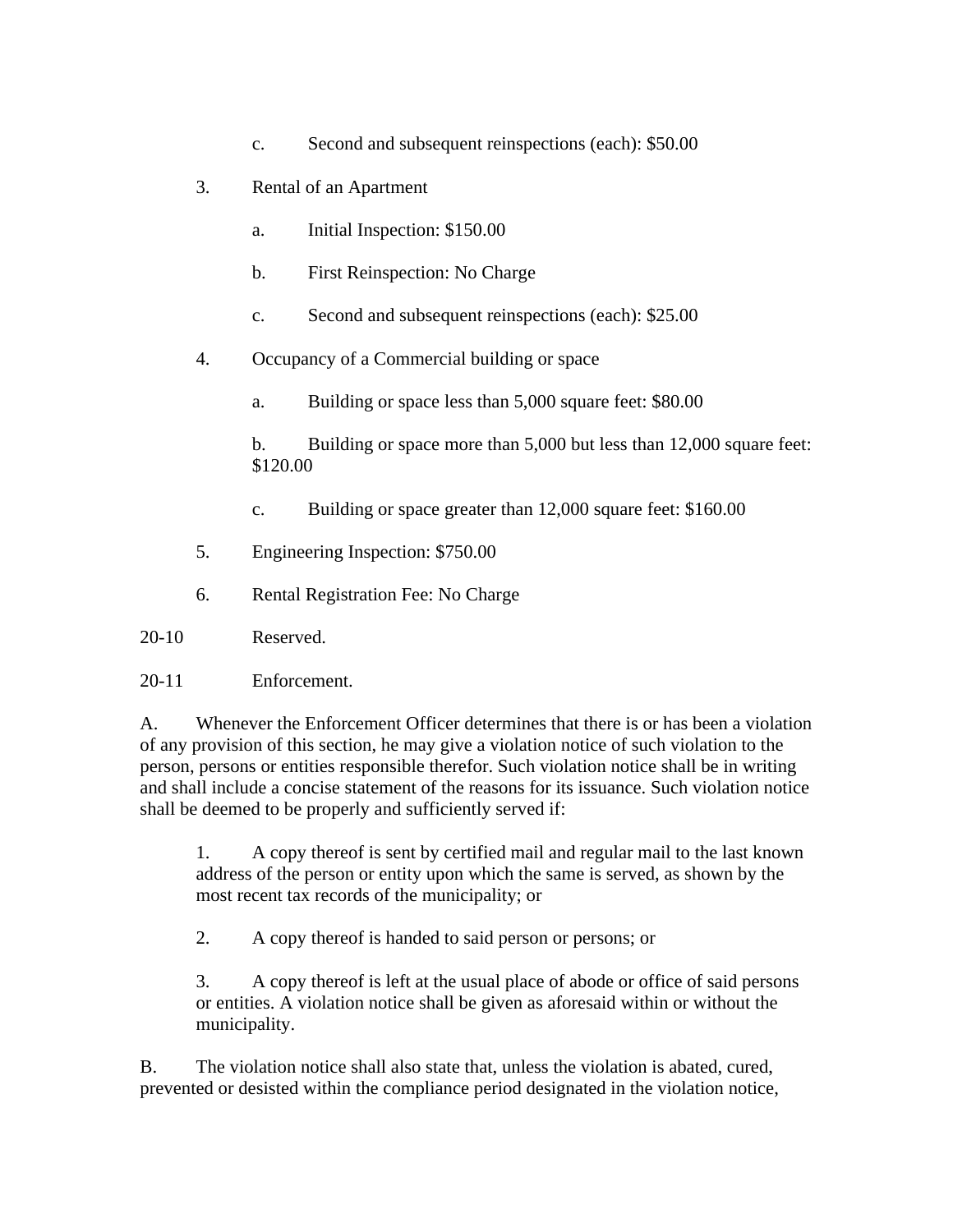exclusive of the date of service, the Township may issue a summons for the violation. The Enforcement Officer may extend the period for compliance with the requirements of this section in regard to the violation stated in the violation notice for a period in excess of the compliance period if, in his judgment, the abatement, removal, prevention, cessation or cure of the condition violated cannot reasonably be effected within the compliance period, and in such cases, the Enforcement Officer shall state such reasonably required extended period in the notice, which shall then be applicable instead of the aforesaid compliance period.

20-12 Violations, Penalties, and Summonses

### A. Violations and Penalties.

1. Any person violating or failing to comply with any of the provisions of this chapter shall, upon conviction thereof, be punishable by a minimum mandatory fine of \$500 up to a maximum mandatory fine of \$1,250, provided that the owner of the subject property shall be afforded a thirty-day period to cure or abate such condition and shall also be afforded an opportunity for a hearing before the Municipal Court for an independent determination concerning said violation. Subsequent to the expiration of the thirty-day cure period, a fine greater than \$1,250, but not greater than \$2,000, may be imposed if the Municipal Court has determined or, upon reinspection of the subject property, it is determined that the abatement or cure of the condition has not been substantially completed. Notwithstanding the above to the contrary, solely in cases of illegal occupancy, overcrowding and conditions constituting unsafe ingress and egress in violation of the requirements of the Uniform Construction Code, there shall be a minimum fine of not less than \$1,000.

2. Any person violating or failing to comply with any of the provisions of this article shall, upon conviction thereof, be punishable by a fine of not more than \$2,000 or by imprisonment for a term not to exceed 90 days, or by both such fine and imprisonment, in the discretion of the Judge. The continuation of such violation on each successive day shall constitute a separate offense, and the person or persons allowing or permitting the continuation of the violation may be punished as provided above for each separate offense.

3. Any person or entity who shall violate any of the provisions of this article or any order promulgated hereunder shall, after a summons is issued under the terms hereof; be punished as follows:

a. For a first offense, by a fine of not less than \$100 and not to exceed \$250.

b. For a second offense within two years of any prior conviction under this chapter, by a fine not less than \$250 and not to exceed \$500.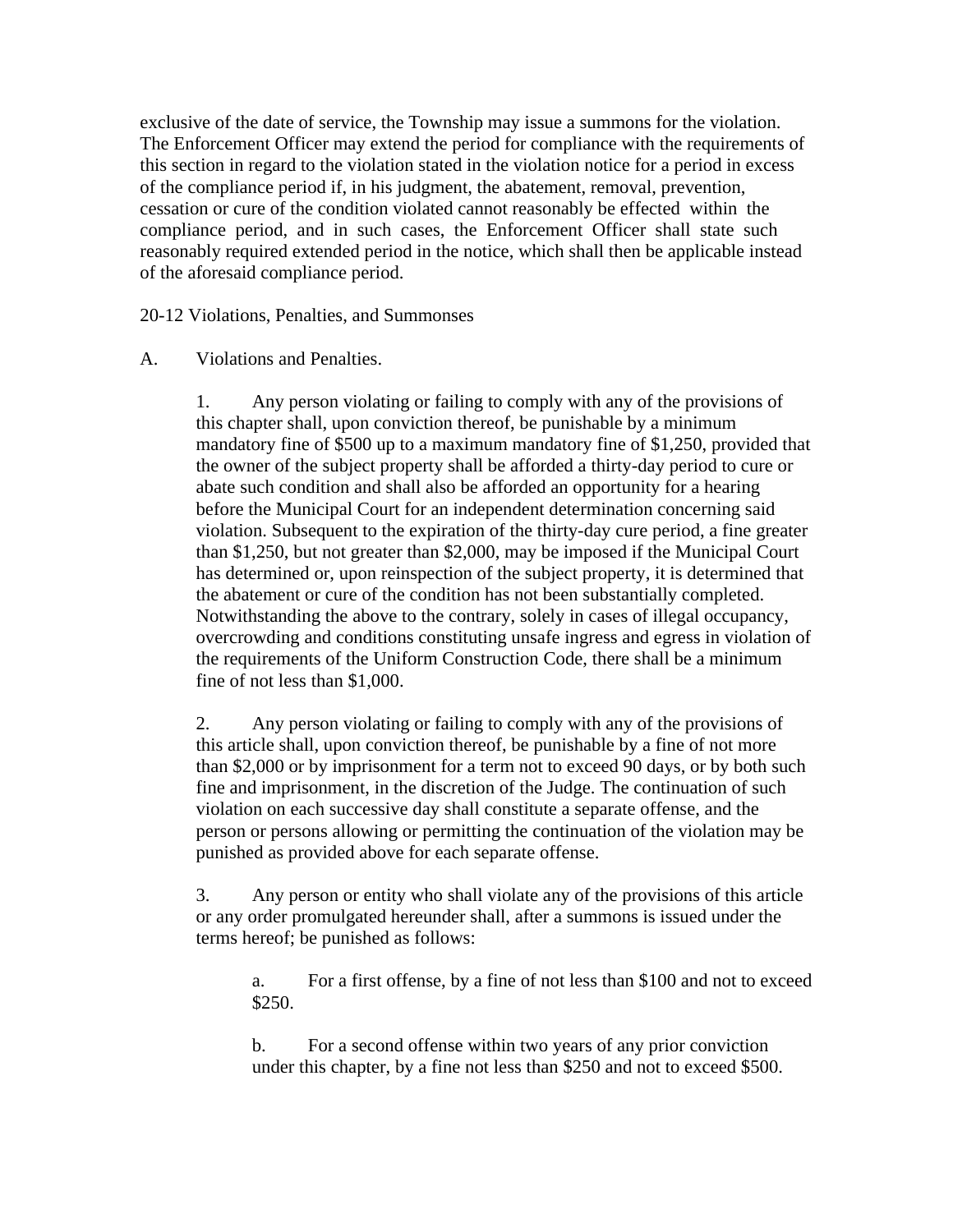c. For a third offense or any subsequent offenses within 10 years of any prior conviction under this chapter, by a fine of not less than \$500 and not to exceed \$1,250 or by imprisonment in the county jail for a period not to exceed 90 days, or both fine and imprisonment. Each violation of any of the provisions of this article and each day that each such violation shall continue shall be deemed to be a separate and distinct offense.

4. Whenever the Enforcement Officer determines that there is or has been a violation of any provision of this chapter, he may give a violation notice of such violation to the person, persons or entities responsible therefor. Such violation notice shall be in writing and shall include a concise statement of the reasons for its issuance. Such violation notice shall be deemed to be properly and sufficiently served if:

a. A copy thereof is sent by certified mail and regular mail to the last known address of the person or entity upon which the same is served, as shown by the most recent tax records of the municipality; or

b. A copy thereof is handed to said person or persons; or

c. A copy thereof is left at the usual place of abode or office of said persons or entities. A violation notice shall be given as aforesaid within or without the municipality.

5. The violation notice shall also state that, unless the violation is abated, cured, prevented or desisted within the compliance period designated in the violation notice, exclusive of the date of service, the Township may issue a summons for the violation. The Enforcement Officer may extend the period for compliance with the requirements of this chapter in regard to the violation stated in the violation notice for a period in excess of the compliance period if, in his judgment, the abatement, removal, prevention, cessation or cure of the condition violated cannot reasonably be effected within the compliance period, and in such cases, the Enforcement Officer shall state such reasonably required extended period in the notice, which shall then be applicable instead of the aforesaid compliance period.

6. Notices and/or orders issued by the Housing Inspector pursuant to this chapter shall be served upon persons either personally or by registered mail, but if the whereabouts of such persons is unknown and the same cannot be ascertained by said Housing Inspector in the exercise of reasonable diligence, and the said Housing Inspector shall make an affidavit to that effect, then serving of such complaint or order upon such persons may be made by publishing the same once each week for two successive weeks in a newspaper printed and published in the County of Monmouth.

B. Summonses.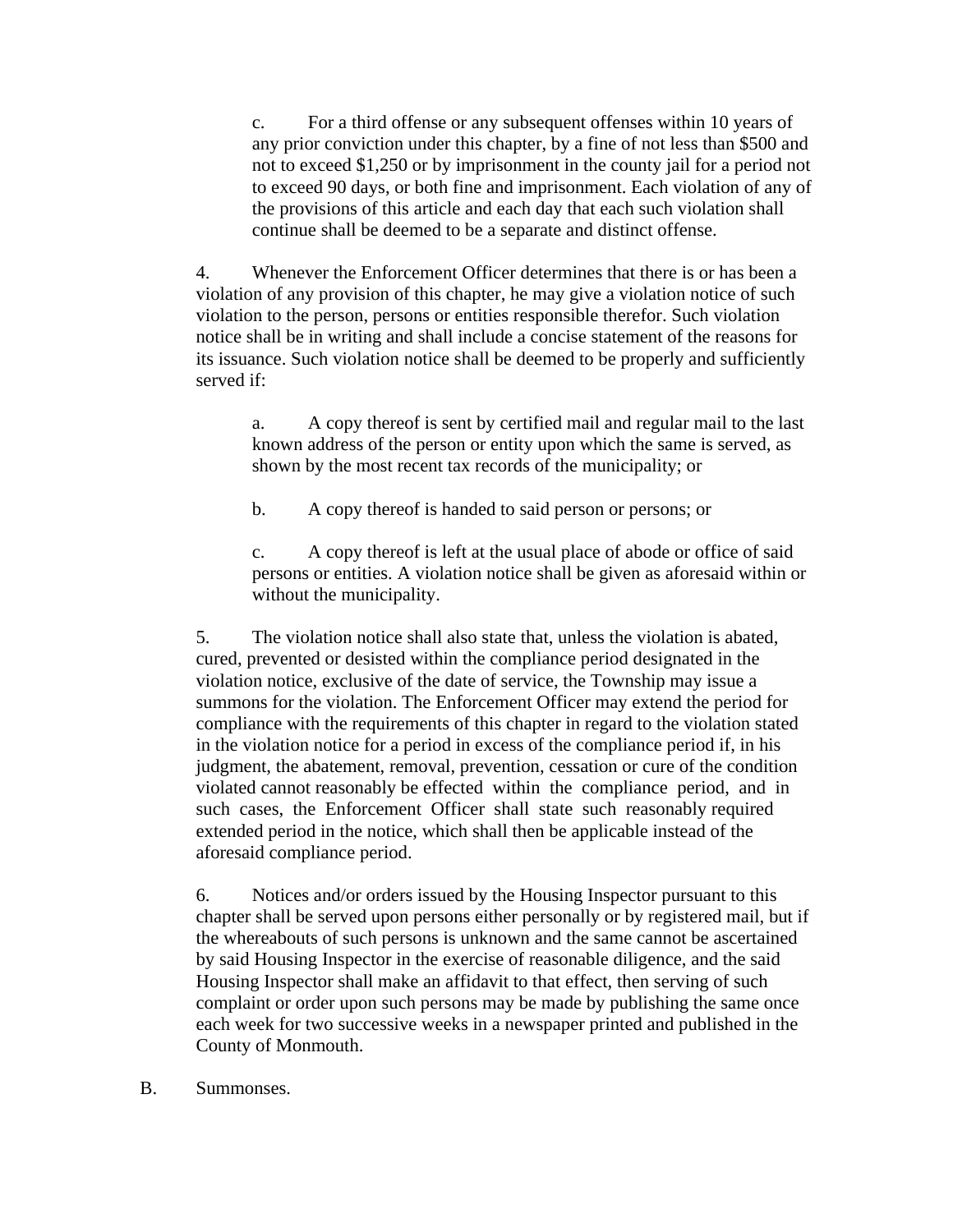1. Initial violation. Whenever the Enforcement Officer determines that there is or has been a violation of any provision of this chapter which, after notice of violation has been issued, has not been abated, cured, prevented or desisted within the compliance period designated in the original violation notice, the Enforcement Officer may issue a summons of such violation to the person, persons or entities responsible therefor. Such summons shall be deemed to be properly and sufficiently served if:

a. A copy thereof is sent by certified mail to the last known address of the person or entity upon which the same is served, as shown by the most recent tax records of the municipality, or

b. A copy thereof is handed to said person or persons, or

c. A copy thereof is left at the usual place of abode or office of said persons or entities. The summons shall be served as aforesaid within or without the municipality.

2. Repeat violations. Whenever any violation reoccurs within one year from the prior violation, or said person, persons, or entities violate a similar provision under this chapter, the Enforcement Officer may issue additional summonses without the necessity of an additional violation notice and cure period, such summons to be in writing and to include a concise statement of the reasons for its issuance. Such summons shall be deemed to be properly and sufficiently served if

a. a copy thereof is sent by certified mail to the last known address of the person or entity upon which the same is served, as shown by the most recent tax records of the municipality; or

b. a copy thereof is handed to said person or persons; or

c. a copy thereof is left at the usual place of abode or office of said persons or entities. The summons shall be served as aforesaid within or without the municipality.

3. Continued violations. At the discretion of the Enforcement Officer, additional summonses may be served each and every day that the violation continues. Service of such summonses shall be in accordance with the provisions set forth hereinabove.

20-13 Abatement of violations.

A. Whenever any nuisance or any unsanitary or unhealthy condition in violation of this article is found on any premises within the Township of Holmdel, the Housing Official or Health Officer shall order the owner, operator or occupant to correct the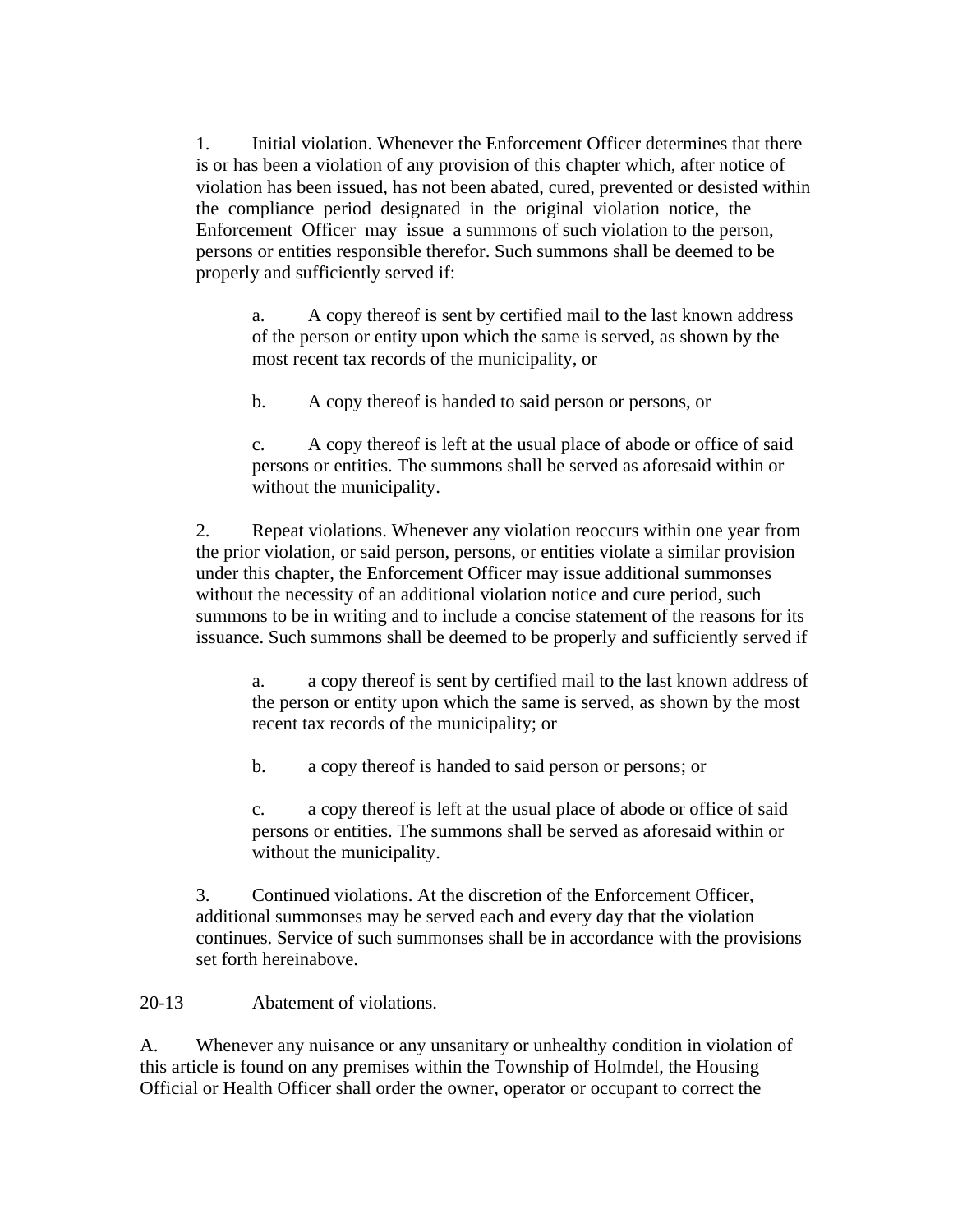violation or to remove and abate the nuisance or condition by notice in writing, which shall be served on the owner, occupant or operator in the following manner:

1. Where the owner resides in the township, or in the case of an operator or occupant, written notice shall be served by delivering a copy to him personally, or by leaving a copy thereof at his dwelling house or usual place of abode with some competent member of his family of the age of 14 years or over then residing therein, or by delivering a copy thereof to a person authorized by appointment or by law to receive service of process on his behalf.

2. Where the owner resides outside the township or where the resident owner or the operator or occupant cannot be served as set forth above, written notice shall be mailed to the owner, operator or occupant by certified mail at his last known address.

3. Where the owner, operator or occupant cannot be served as set forth above, it shall be sufficient to post a copy of the notice in a conspicuous place on the premises. Such notice shall be in writing, directing the removal of the unsanitary or unhealthy condition or the abatement of the nuisance at the owner's expense, and shall call for a hearing before the Board of Health of the Township of Holmdel.

B. Whenever any nuisance is not removed and abated or any unsanitary or unhealthy condition in violation of this article is not corrected after notice and hearing before the Board of Health, the Housing Inspector, the Building Inspector or Health Officer shall abate and remove such nuisance or correct such unsanitary or unhealthy condition on direction of the said Board of Health.

C. Abatement of violations by Township. Whenever any violation or nuisance, as defined under this chapter, is not removed and abated and/or any unsanitary or unhealthy condition in violation of this chapter is not corrected after notice, summons and hearing before the Municipal Court or Board of Health or other appropriate tribunal, as applicable, the Township may, either with Township equipment and labor or by contract with third parties, undertake to abate and cure such violation, nuisance and/or correct any such unsanitary or unhealthy condition or to generally put the premises in proper condition so as to comply with the requirements of this chapter. The remuneration of the Township's expenditure for such abatement, cure and/or removal shall be in accordance with the provisions of  $\S$  20-12D herein below.

D. Assessment for Township's cost of removal; lien. Where abatement of any nuisance or correction of any unsanitary or unhealthy condition requires expenditure of the Township of Holmdel moneys therefor, in addition to other remedies provided by law, the Building Inspector or Health Officer may, in accordance with the provisions of N.J.S.A. 40:48-2.12f, arrange for the cost of said abatement to be charged against the premises, and the amount thereof shall become a lien upon such lands and shall be added to and become and form part of the taxes next to be assessed and levied upon such lands,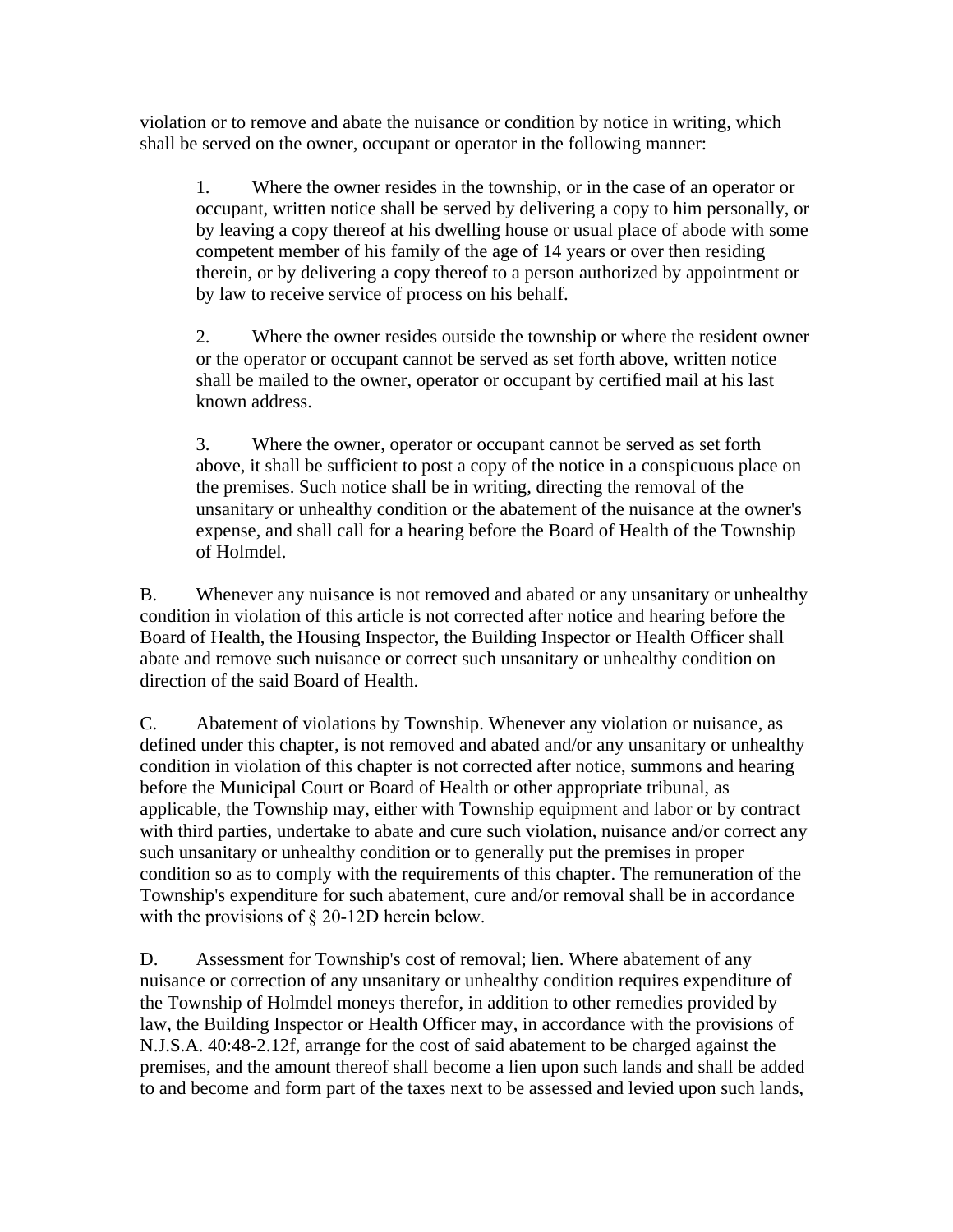the same to bear interest at the same rate as taxes and shall be collected and enforced by the same officers in the same manner as taxes. The governing body may then approve the expenses and costs, whereupon they shall become a lien against the commercial premises, collectible as provided by law. A copy of the resolution approving the said expense shall be certified to the Township Clerk and filed with the Tax Collector of the Township of Holmdel, who shall be responsible for the collection thereof, and a copy of the report and resolution shall be sent by certified mail, return receipt requested, to the owner of the commercial premises. The Township shall have the right to bring a summary action for collection of such costs incurred in the Superior Court of New Jersey, Law Division, Monmouth County.

E. If the building is removed or demolished, any salvageable materials of such building shall be sold and the funds credited against the cost of the removal or demolition thereof the proceeds of any sale of such materials or any sum derived from any contract for the removal or demolition of the building. If there are no such credits of if the sum of the total of such costs exceeds the total of such credits, a detailed statement of the aforesaid costs and the amount so due shall be filed with the Municipal Tax Assessor or other custodian of the records of tax liens and a copy thereof shall be forthwith forwarded to the owner by registered mail. If the total of the credits exceeds such costs, the balance remaining shall be deposited in the Superior Court by the Housing Inspector, shall be secured in such manner as may be directed by such Court and shall be disbursed according to the order or judgment of the Court to the persons found to be entitled thereto by final order or judgment of such Court; provided, however, that nothing in this section shall be construed to impair or limit in any way the power of the municipality to define and declare nuisances and to cause their removal or abatement, by summary proceedings or otherwise. Any owner or party in interest may, within 60 days from the date of the filing of the lien certificate, proceed in a summary manner in the Superior Court to contest the reasonableness of the amount or the accuracy of the costs set forth in the municipal lien certificate.

#### 20-14 Emergencies

A. Whenever the Enforcement Officer finds that an emergency condition in violation of this section exists which requires immediate action to protect the public health or safety, he may, without notice or hearing, issue an order reciting the existence of such an emergency and requiring that such action be taken as he deems necessary to meet the emergency. Notwithstanding the other provisions of this chapter, if such emergency exists, such order shall be effective immediately and any person to whom such order is directed shall comply therewith immediately. Failure to abate the emergency condition immediately may result in the municipality exercising its powers. Depending upon his findings as to whether the provisions of this chapter and of the rules and regulations adopted pursuant thereto have been complied with, the Enforcement Officer shall continue such order in effect, or modify it or revoke it.

20-15 Notice for evictions due to overcrowding violations.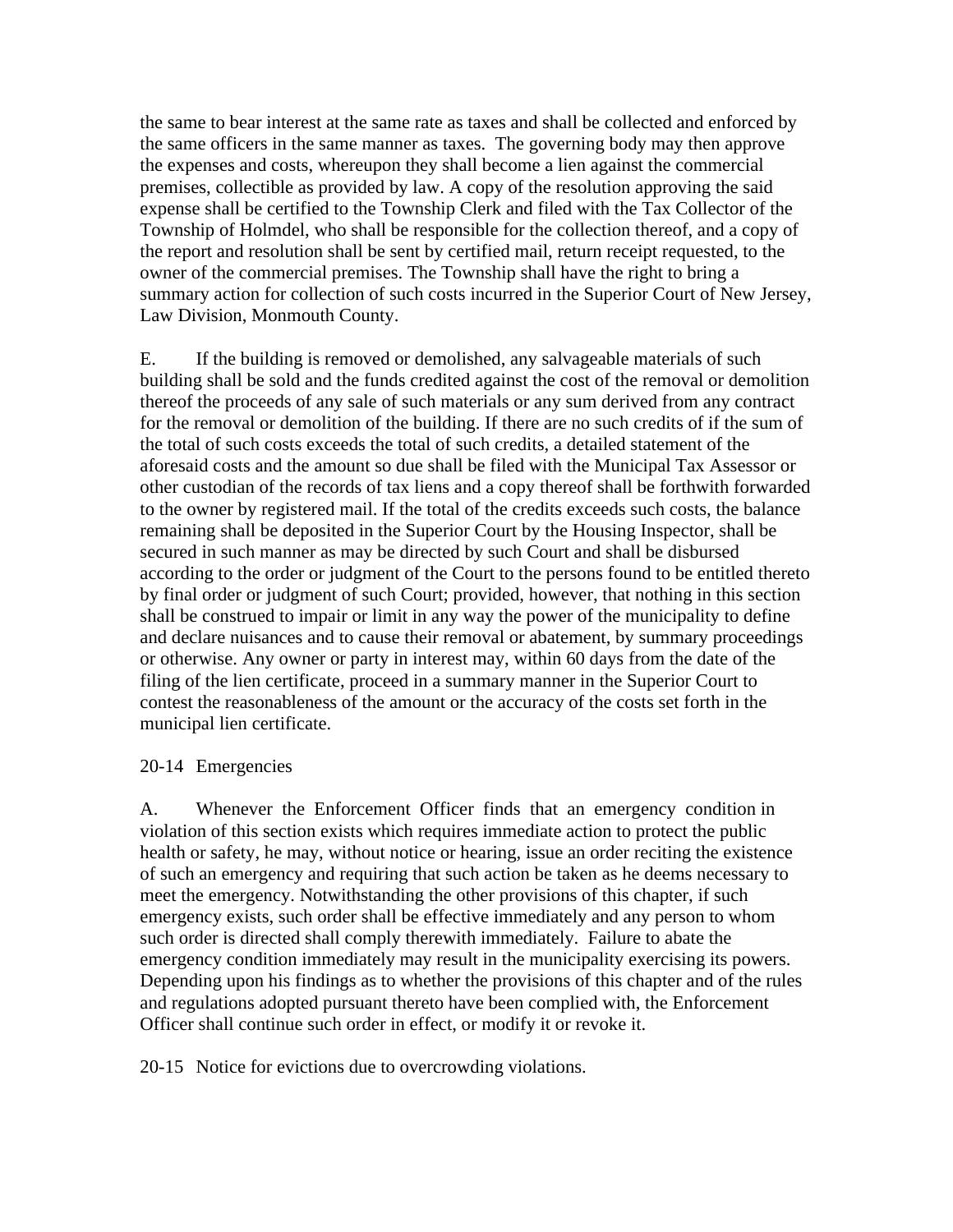A. Any evictions by landlord/owners of property that are required as a result of violations of housing standards, occupancy limits and overcrowding as set forth under N.J.S.A. 2A:18-61.1(g) shall be made in accordance with N.J.A.C. 5:11-2.3, which requires that when a landlord is cited for a violation pursuant to illegal occupancy which could potentially result in an eviction of this tenants, the following must be included by the landlord/owner as an insert sent with the violation notice:

"If, in seeking to correct the illegal occupancy for which you have been cited, it is necessary for you to evict one or more tenants to comply, you must notify those tenants of their potential eligibility for relocation assistance."

## **SECTION 3. Severability.**

If any section, subsection or paragraph of this ordinance be declared unconstitutional, invalid or inoperative, in whole or in part, by a court of competent jurisdiction, such chapter, section subchapter or paragraph shall to the extent that is not held unconstitutional, invalid or inoperative remain in full force and effect and shall not affect the remainder of this ordinance.

## **SECTION 4. Repealer.**

All ordinances and resolutions, and parts of ordinances and resolutions which are inconsistent with provisions of this ordinance shall be, and are hereby, repealed to the extent of any such inconsistency.

## **SECTION 5. Effective Date.**

This ordinance shall take effect upon final adoption and publication in accordance with law.

# **LEGAL NOTICE**

## *Publication by Summary Pursuant to N.J.S.A.40:49-2*

This Ordinance establishes modifications to Chapter 10 and Chapter 20 of the Revised General Ordinances.

**NOTICE IS HEREBY GIVEN** that the foregoing ordinance was introduced and passed by the Township Committee on first reading at a meeting of the Township Committee of the Township of Holmdel held on November 24, 2020. It is scheduled to be considered for second reading and final passage at a regular meeting of the Township Committee to be held on December 8, 2020 at 7:30 PM, at which time persons desiring to be heard upon the same will be given the opportunity to be so heard. The meeting is scheduled to take place at the Holmdel Municipal Building located at 4 Crawfords Corner Road, Holmdel, New Jersey. Notwithstanding the foregoing, the Township of Holmdel reserves the right to conduct this meeting on an electronic basis, pursuant to P.L. 2020, c. 11, in